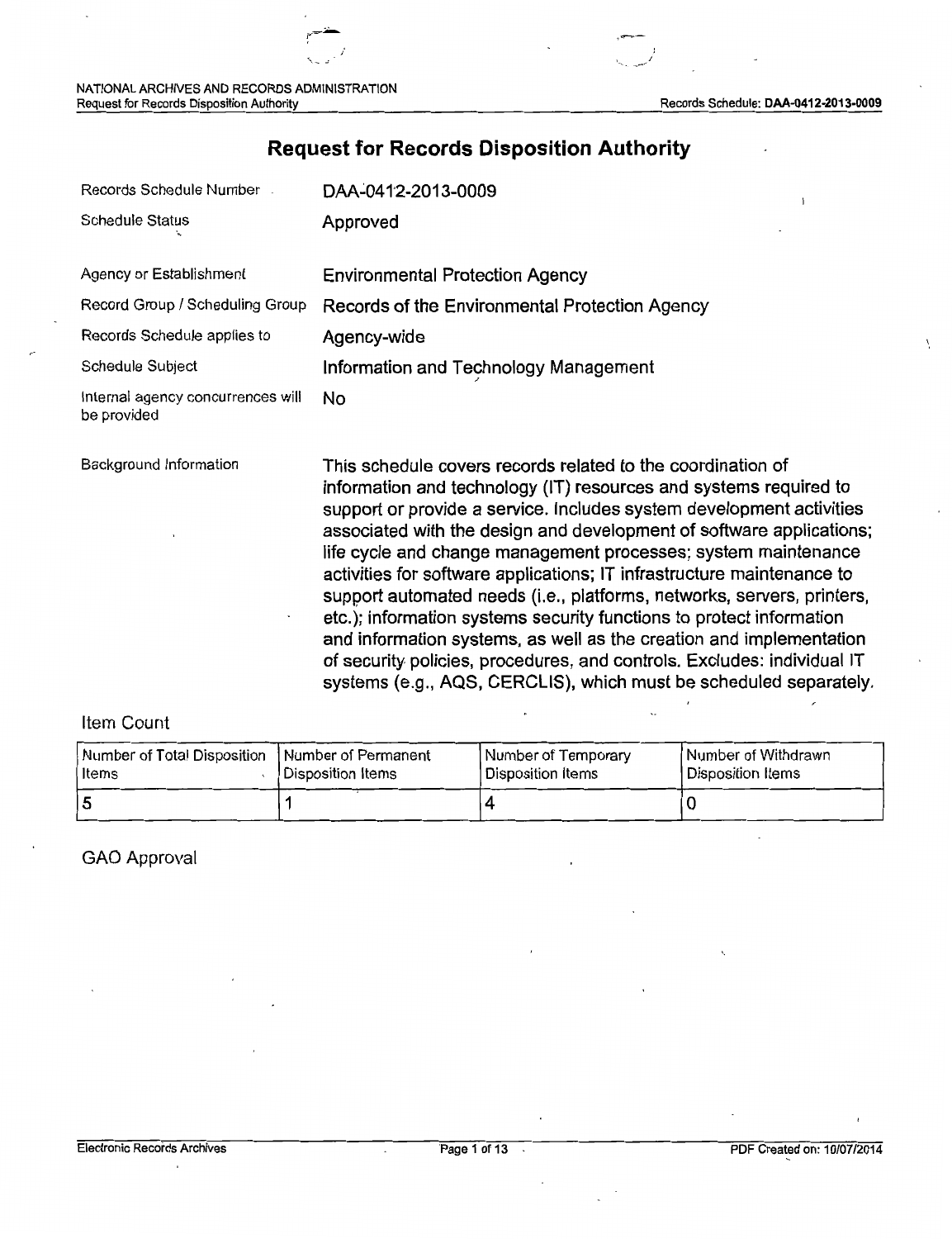

## Outline of Records Schedule Items for DM-0412-2013-0009

| Sequence Number |                                                                                                         |
|-----------------|---------------------------------------------------------------------------------------------------------|
|                 | Historically significant IT management records<br>Disposition Authority Number: DAA-0412-2013-0009-0001 |
|                 | IT implementation and compliance records<br>Disposition Authority Number: DAA-0412-2013-0009-0002       |
| 3               | Routine IT management records<br>Disposition Authority Number: DAA-0412-2013-0009-0003                  |
| 4               | Short-term IT management records<br>Disposition Authority Number: DAA-0412-2013-0009-0004               |
| 5               | Transitory IT management records<br>Disposition Authority Number: DAA-0412-2013-0009-0005               |

 $\prime$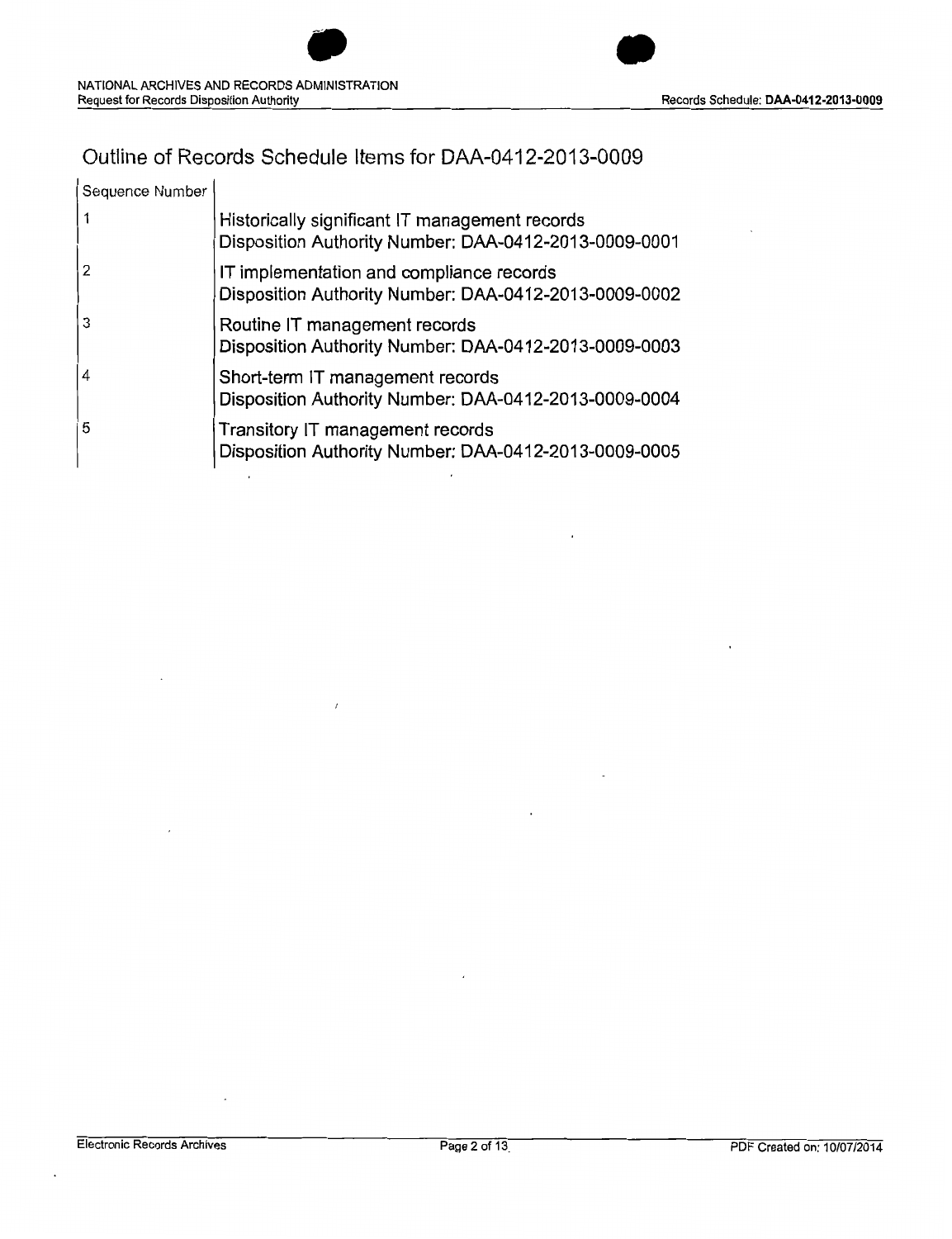## Records Schedule Items

Sequence Number

1

#### Historically significant IT management records

Disposition Authority Number **DM-0412-2013-O009-0001** 

Includes, but is not limited to: Input and source documents used to create, update, or modify permanent electronic records if they are hard copy documents that NARA has specifically designated as permanent records that must be transferred to NARA in hard copy format, and hard copy records previously approved as permanent that are converted to electronic records and do not meet NARA's transfer standards in effect at the time of conversion; Quality Information Council (QIC) (formerly called the EPA Steering Committee) records related to the development of EPA information technology and information management policy and procedures consisting of meeting records, including agendas, talking papers, reports, summaries or minutes of meetings, and related records; and system. documentation for permanent electronic records, consisting of data system specifications, file specifications, codebooks, record layouts, user guides, output specifications, and final reports relating to a master file, database, or other electronic records that are scheduled for permanent retention.

| Final Disposition                                                                                                                   | Permanent                                                         |              |
|-------------------------------------------------------------------------------------------------------------------------------------|-------------------------------------------------------------------|--------------|
| Item Status                                                                                                                         | Active                                                            |              |
| Is this item media neutral?                                                                                                         | Yes                                                               |              |
| Do any of the records covered<br>by this item currently exist in<br>electronic format(s) other than e-<br>mail and word processing? | Yes                                                               |              |
| Do any of the records covered<br>by this item exist as structured<br>electronic data?                                               | Yes                                                               |              |
| Manual Citation                                                                                                                     |                                                                   | Manual Title |
| EPA 1012 item a                                                                                                                     |                                                                   |              |
| GRS or Superseded Authority<br>Citation                                                                                             | GRS 20/2a(1)<br>GRS 20/2a(2)<br>GRS 20/11a(2)<br>N1-412-07-23a(1) |              |

Disposition Instruction

N 1-412-07-23a(2)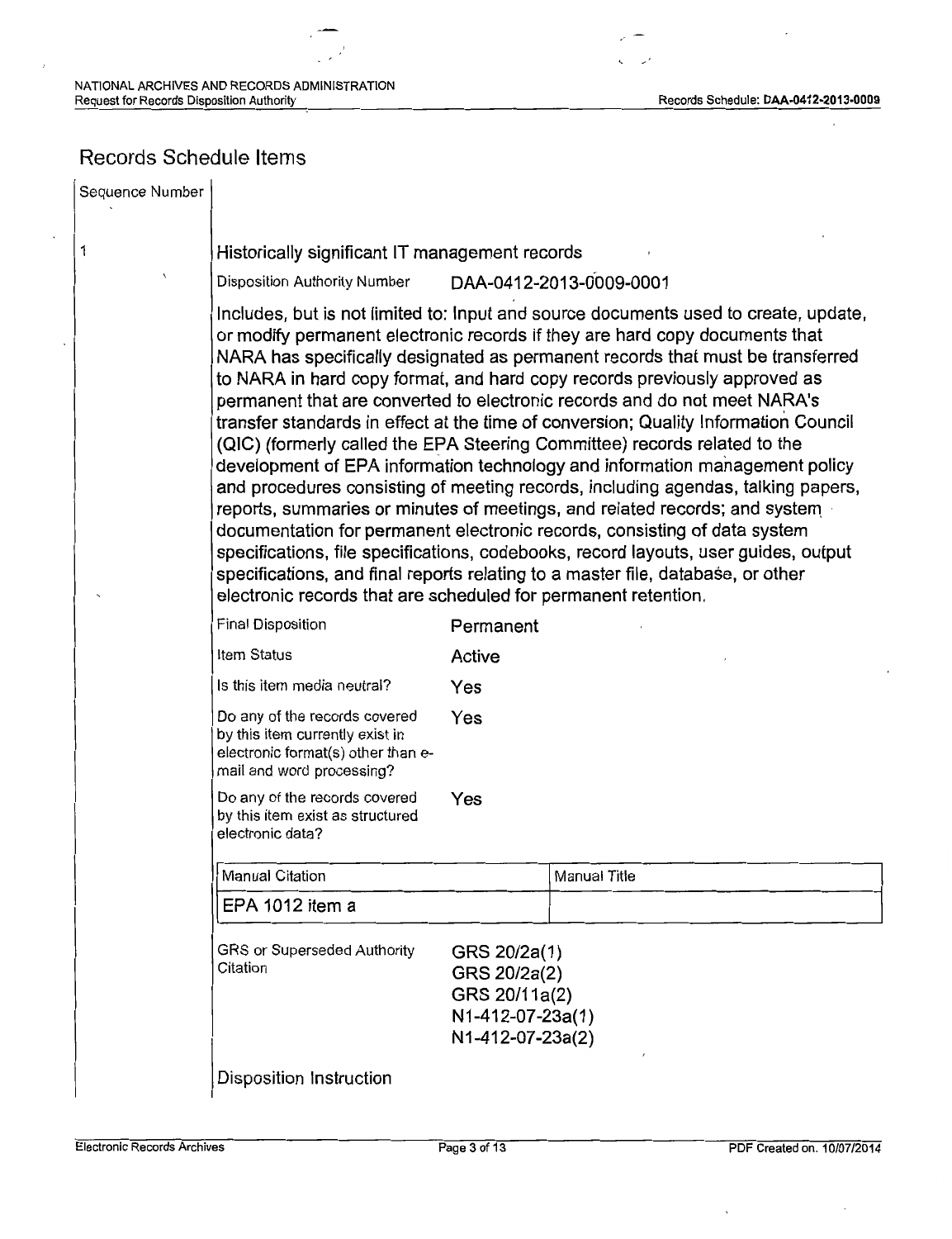| <b>Cutoff Instruction</b>                                                                     | Close input and source documents and system<br>documentation when system data is transferred to<br>the National Archives, and QIC records at the end of<br>the calendar year.                                                                                                                                                                                                                                                                                                                                                                                                                                                                                                                                                                                                                                                                                                                                                                                                                                                                                                                                                                                                                                                                                                                                                                                                                                                                         |
|-----------------------------------------------------------------------------------------------|-------------------------------------------------------------------------------------------------------------------------------------------------------------------------------------------------------------------------------------------------------------------------------------------------------------------------------------------------------------------------------------------------------------------------------------------------------------------------------------------------------------------------------------------------------------------------------------------------------------------------------------------------------------------------------------------------------------------------------------------------------------------------------------------------------------------------------------------------------------------------------------------------------------------------------------------------------------------------------------------------------------------------------------------------------------------------------------------------------------------------------------------------------------------------------------------------------------------------------------------------------------------------------------------------------------------------------------------------------------------------------------------------------------------------------------------------------|
| <b>Transfer to the National Archives</b><br>for Accessioning                                  | Transfer system documentation to the National.<br>Archives with the related electronic file. Transfer<br>other electronic records to the National Archives<br>5 years after file closure. Transfer non-electronic<br>records to the National Archives 15 years after file<br>closure.                                                                                                                                                                                                                                                                                                                                                                                                                                                                                                                                                                                                                                                                                                                                                                                                                                                                                                                                                                                                                                                                                                                                                                 |
| Additional Information                                                                        |                                                                                                                                                                                                                                                                                                                                                                                                                                                                                                                                                                                                                                                                                                                                                                                                                                                                                                                                                                                                                                                                                                                                                                                                                                                                                                                                                                                                                                                       |
| What will be the date span of the<br>initial transfer of records to the<br>National Archives? | Unknown<br>Transfer of these records is ongoing.                                                                                                                                                                                                                                                                                                                                                                                                                                                                                                                                                                                                                                                                                                                                                                                                                                                                                                                                                                                                                                                                                                                                                                                                                                                                                                                                                                                                      |
| How frequently will your agency<br>transfer these records to the<br>National Archives?        | Unknown<br>Transfer of these records is ongoing.                                                                                                                                                                                                                                                                                                                                                                                                                                                                                                                                                                                                                                                                                                                                                                                                                                                                                                                                                                                                                                                                                                                                                                                                                                                                                                                                                                                                      |
| Disposition Authority Number                                                                  | DAA-0412-2013-0009-0002                                                                                                                                                                                                                                                                                                                                                                                                                                                                                                                                                                                                                                                                                                                                                                                                                                                                                                                                                                                                                                                                                                                                                                                                                                                                                                                                                                                                                               |
|                                                                                               | Includes, but is not limited to: Chief Information Officer (CIO) committee records<br>consisting of records maintained by committees, boards, task forces, conferences,<br>or other IT advisory, governing, or policy bodies for which the CIO has designated<br>sponsorship, leadership, or recordkeeping responsibilities (excluding the QIC)<br>and including meeting minutes, summaries, agendas, transcripts, reports,<br>studies, publications, membership records, correspondence, and related records;<br>enterprise architecture records, consisting of records identifying the IT systems<br>and networks required to perform the Agency's mission and the transitional<br>processes required to implement comprehensive programs to support that mission,<br>including technical reference manuals, diagrams, graphics, and narratives that<br>describe the Agency's baseline architecture, target architecture, and related<br>sequencing plans; IT capital investment records documenting the IT investments<br>with Agency-wide strategic planning, budgeting, procurement, and management,<br>including routine and periodic reports on IT capital investments, capital asset<br>plans, business cases for major investments identified in the Agency's capital<br>investment portfolio, and clearance and review records; IT infrastructure design<br>and implementation files for projects that are implemented; IT program planning |
|                                                                                               | records related to the development of Agency IT programs, including Agency-<br>wide IT goals, specific milestones to be achieved, performance measures for<br>the IT portfolio, strategic and tactical plans documenting the implementation and<br>maintenance of IT systems in support of the Agency mission; records documenting<br>compliance with federal information resources management (IRM) laws and                                                                                                                                                                                                                                                                                                                                                                                                                                                                                                                                                                                                                                                                                                                                                                                                                                                                                                                                                                                                                                         |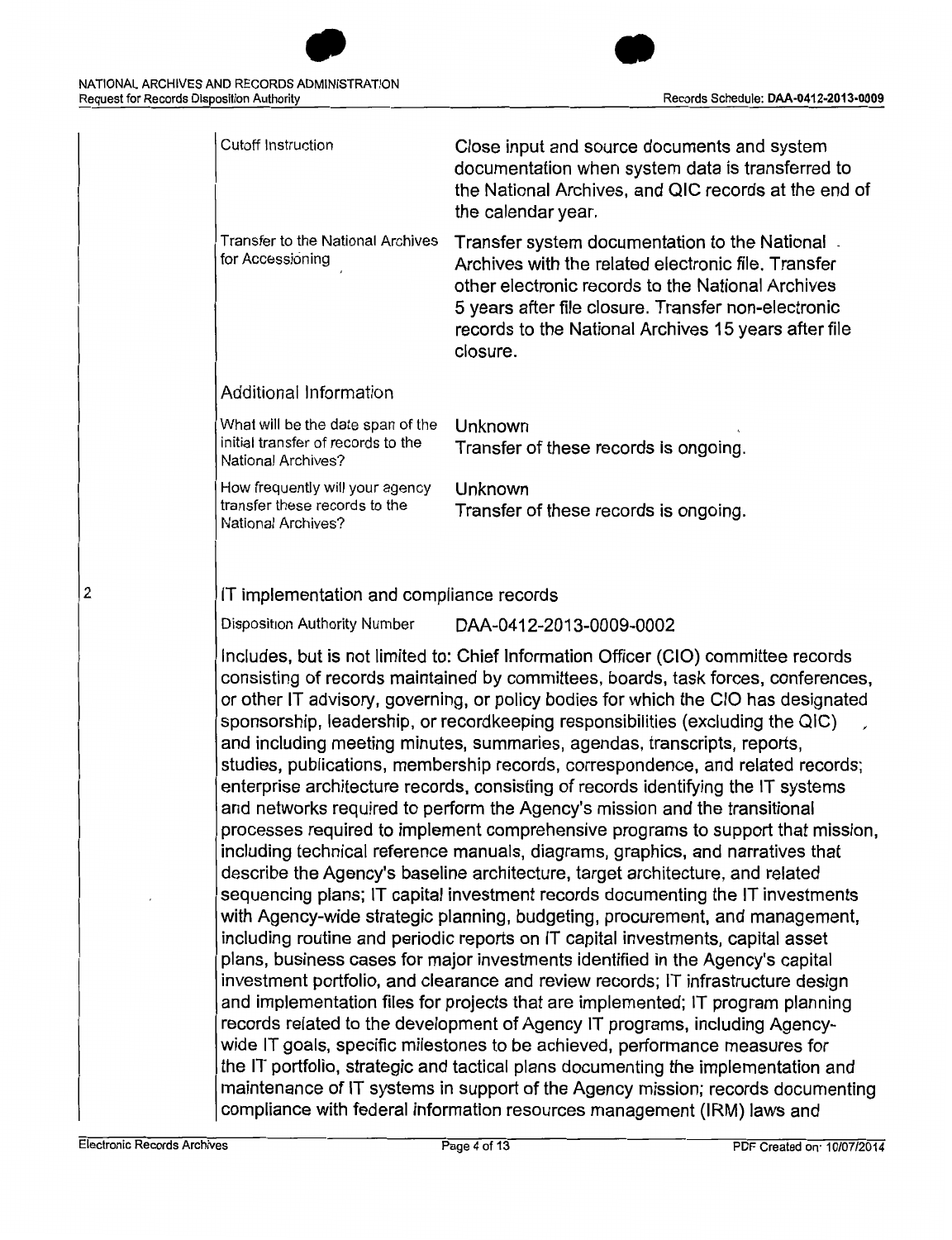regulations (e.g., Section 508 of the Rehabilitation Act), mandates of the Office of Management and Budget (0MB), General Accountability Office (GAO), and other federal information management oversight agencies, EPA IT policies, directives and plans, including performance measurements and benchmarks, certification and accreditation of equipment, quality assurance reviews and reports, reports on implementation of plans, compliance reviews, and data measuring or estimating impact and compliance; system development records for systems that are implemented, including project proposals, feasibility studies, cost analyses, requirements documents, and documentation of planning, decision making, designing, programming, testing, evaluation, and problem solving (excluding system development records for environmental models and systems used for regulatory decision making); and user identification, profiles, authorizations and password files for systems containing information that may be needed for audit or investigation purposes and those that contain classified records, performance measurements and benchmarks for IT projects.

| <b>Final Disposition</b>                                                                                                            | Temporary                                                                                                                                                                                                      |              |
|-------------------------------------------------------------------------------------------------------------------------------------|----------------------------------------------------------------------------------------------------------------------------------------------------------------------------------------------------------------|--------------|
| Item Status                                                                                                                         | Active                                                                                                                                                                                                         |              |
| Is this item media neutral?                                                                                                         | Yes                                                                                                                                                                                                            |              |
| Do any of the records covered<br>by this item currently exist in<br>electronic format(s) other than e-<br>mail and word processing? | Yes                                                                                                                                                                                                            |              |
| Do any of the records covered<br>by this item exist as structured<br>electronic data?                                               | Yes                                                                                                                                                                                                            |              |
| <b>Manual Citation</b>                                                                                                              |                                                                                                                                                                                                                | Manual Title |
| EPA 1012 item b                                                                                                                     |                                                                                                                                                                                                                |              |
| GRS or Superseded Authority<br>Citation                                                                                             | GRS 24/1a<br><b>GRS 24/1b</b><br><b>GRS 24/6a</b><br>GRS 24/11b<br><b>GRS 27/1</b><br><b>GRS 27/2</b><br><b>GRS 27/3</b><br>GRS 27/4 '<br><b>GRS 27/5</b>                                                      |              |
| Disposition Instruction                                                                                                             |                                                                                                                                                                                                                |              |
| <b>Cutoff Instruction</b>                                                                                                           | Close at end of calendar year, or when superseded<br>by a new iteration, or no longer needed for<br>investigative or security purposes, whichever is later;<br>or when system is terminated, defunded, removed |              |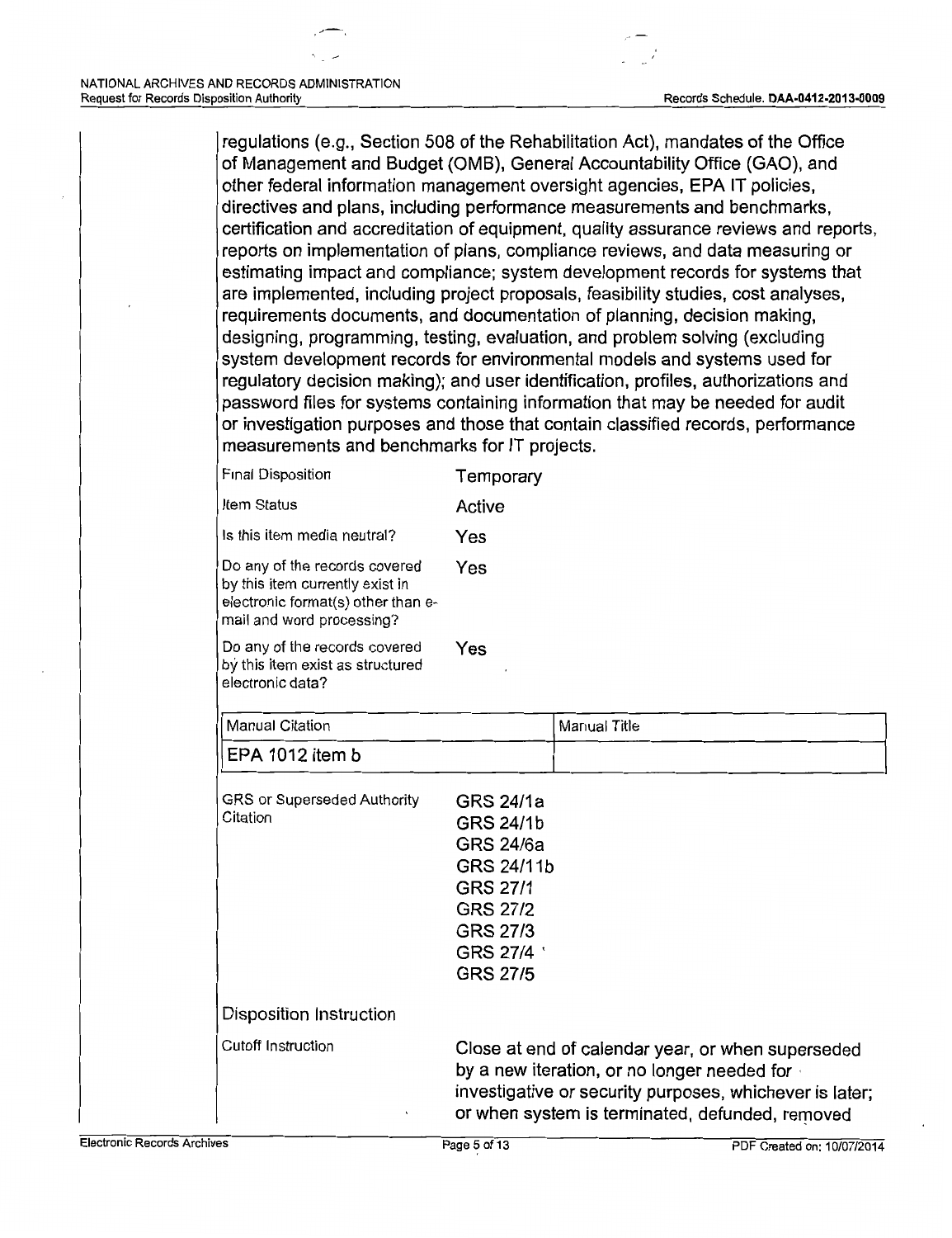|                                                                                                                                     | original purpose. | from public access, or otherwise does not serve the                                                                                                                                                                                                                                                                                                                                                                                                                                                                                                                                                                                                                                                                                                                                                                                                                                                                                                                                                                                                                                                                                                                                                                                                                                                                                                                                                                                                                                                                                                                                                                                                                                                                     |
|-------------------------------------------------------------------------------------------------------------------------------------|-------------------|-------------------------------------------------------------------------------------------------------------------------------------------------------------------------------------------------------------------------------------------------------------------------------------------------------------------------------------------------------------------------------------------------------------------------------------------------------------------------------------------------------------------------------------------------------------------------------------------------------------------------------------------------------------------------------------------------------------------------------------------------------------------------------------------------------------------------------------------------------------------------------------------------------------------------------------------------------------------------------------------------------------------------------------------------------------------------------------------------------------------------------------------------------------------------------------------------------------------------------------------------------------------------------------------------------------------------------------------------------------------------------------------------------------------------------------------------------------------------------------------------------------------------------------------------------------------------------------------------------------------------------------------------------------------------------------------------------------------------|
| <b>Retention Period</b>                                                                                                             |                   | Destroy 7 year(s) after file closure.                                                                                                                                                                                                                                                                                                                                                                                                                                                                                                                                                                                                                                                                                                                                                                                                                                                                                                                                                                                                                                                                                                                                                                                                                                                                                                                                                                                                                                                                                                                                                                                                                                                                                   |
| Additional Information                                                                                                              |                   |                                                                                                                                                                                                                                                                                                                                                                                                                                                                                                                                                                                                                                                                                                                                                                                                                                                                                                                                                                                                                                                                                                                                                                                                                                                                                                                                                                                                                                                                                                                                                                                                                                                                                                                         |
| <b>GAO Approval</b>                                                                                                                 | Not Required      |                                                                                                                                                                                                                                                                                                                                                                                                                                                                                                                                                                                                                                                                                                                                                                                                                                                                                                                                                                                                                                                                                                                                                                                                                                                                                                                                                                                                                                                                                                                                                                                                                                                                                                                         |
| Routine IT management records                                                                                                       |                   |                                                                                                                                                                                                                                                                                                                                                                                                                                                                                                                                                                                                                                                                                                                                                                                                                                                                                                                                                                                                                                                                                                                                                                                                                                                                                                                                                                                                                                                                                                                                                                                                                                                                                                                         |
| Disposition Authority Number                                                                                                        |                   | DAA-0412-2013-0009-0003                                                                                                                                                                                                                                                                                                                                                                                                                                                                                                                                                                                                                                                                                                                                                                                                                                                                                                                                                                                                                                                                                                                                                                                                                                                                                                                                                                                                                                                                                                                                                                                                                                                                                                 |
|                                                                                                                                     |                   | activities, including reports of Web site defacement, security hacks, break-ins and<br>failures, improper usage by staff, and virus threats; facility, site management and<br>equipment support services, file identifying IT facilities and sites, site visit reports,<br>trouble reports, equipment service histories, reports of follow-up actions; financing<br>of IT resources and services, including agreements formalizing performance<br>criteria for quantity and quality of service, files related to managing third-party<br>services, identification and allocation of charges and tracking of payments for<br>computer usage, data processing, and other IT services; general files related to<br>communications and telecommunications, equipment requests for installation,<br>changes and service, telephone use or call detail records; installation and<br>testing records; IT maintenance, asset management, performance and capacity<br>management, system management, configuration and change management,<br>planning, follow-up, and impact assessment of operational networks and systems,<br>routine maintenance on the network infrastructure documenting preventative,<br>corrective, adaptive and perfective (enhancement) maintenance actions, including<br>requests for service, work orders, service histories; reports on operations, including<br>benchmarks, performance indicators, critical success factors, and exception<br>reporting, self-assessments, performance monitoring, and management reports;<br>and system development records for systems that are not implemented, including<br>project proposals, feasibility studies, cost analyses, and requirements documents. |
| <b>Final Disposition</b>                                                                                                            | Temporary         |                                                                                                                                                                                                                                                                                                                                                                                                                                                                                                                                                                                                                                                                                                                                                                                                                                                                                                                                                                                                                                                                                                                                                                                                                                                                                                                                                                                                                                                                                                                                                                                                                                                                                                                         |
| Item Status                                                                                                                         | <b>Active</b>     |                                                                                                                                                                                                                                                                                                                                                                                                                                                                                                                                                                                                                                                                                                                                                                                                                                                                                                                                                                                                                                                                                                                                                                                                                                                                                                                                                                                                                                                                                                                                                                                                                                                                                                                         |
| Is this item media neutral?                                                                                                         | Yes               |                                                                                                                                                                                                                                                                                                                                                                                                                                                                                                                                                                                                                                                                                                                                                                                                                                                                                                                                                                                                                                                                                                                                                                                                                                                                                                                                                                                                                                                                                                                                                                                                                                                                                                                         |
| Do any of the records covered<br>by this item currently exist in<br>electronic format(s) other than e-<br>mail and word processing? | Yes               |                                                                                                                                                                                                                                                                                                                                                                                                                                                                                                                                                                                                                                                                                                                                                                                                                                                                                                                                                                                                                                                                                                                                                                                                                                                                                                                                                                                                                                                                                                                                                                                                                                                                                                                         |
| Do any of the records covered<br>by this item exist as structured<br>electronic data?                                               | Yes               |                                                                                                                                                                                                                                                                                                                                                                                                                                                                                                                                                                                                                                                                                                                                                                                                                                                                                                                                                                                                                                                                                                                                                                                                                                                                                                                                                                                                                                                                                                                                                                                                                                                                                                                         |
| Manual Citation                                                                                                                     |                   | <b>Manual Title</b>                                                                                                                                                                                                                                                                                                                                                                                                                                                                                                                                                                                                                                                                                                                                                                                                                                                                                                                                                                                                                                                                                                                                                                                                                                                                                                                                                                                                                                                                                                                                                                                                                                                                                                     |
| EPA 1012 item c                                                                                                                     |                   |                                                                                                                                                                                                                                                                                                                                                                                                                                                                                                                                                                                                                                                                                                                                                                                                                                                                                                                                                                                                                                                                                                                                                                                                                                                                                                                                                                                                                                                                                                                                                                                                                                                                                                                         |

Electronic Records Archives **Page 6** of 13 Page 6 of 13 PDF Created on: 10/07/2014

÷.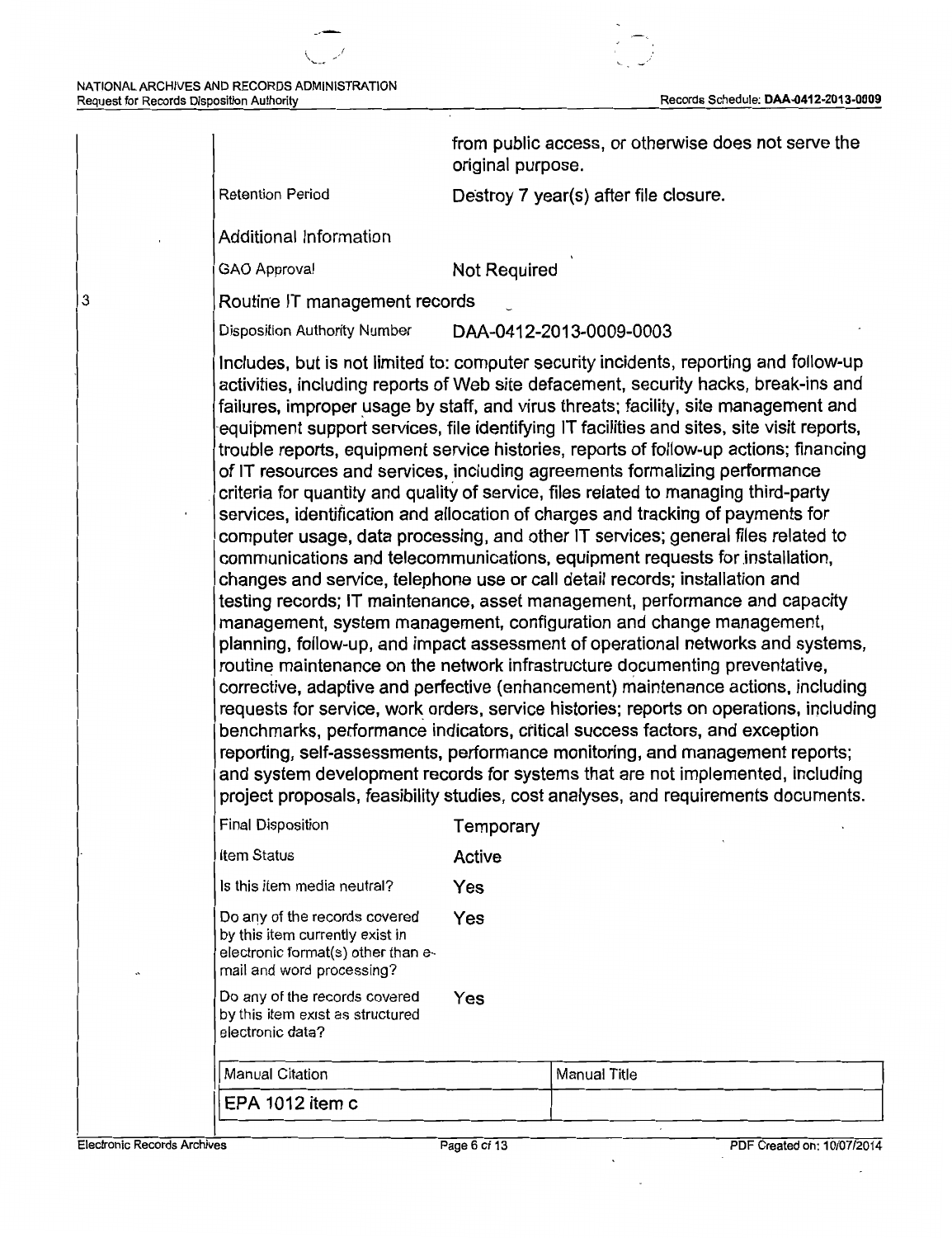

| Final Disposition                                                | Temporary |
|------------------------------------------------------------------|-----------|
| Item Status                                                      | Active    |
| Is this item media neutral?                                      | Yes       |
| Do any of the records covered<br>by this item currently exist in | Yes       |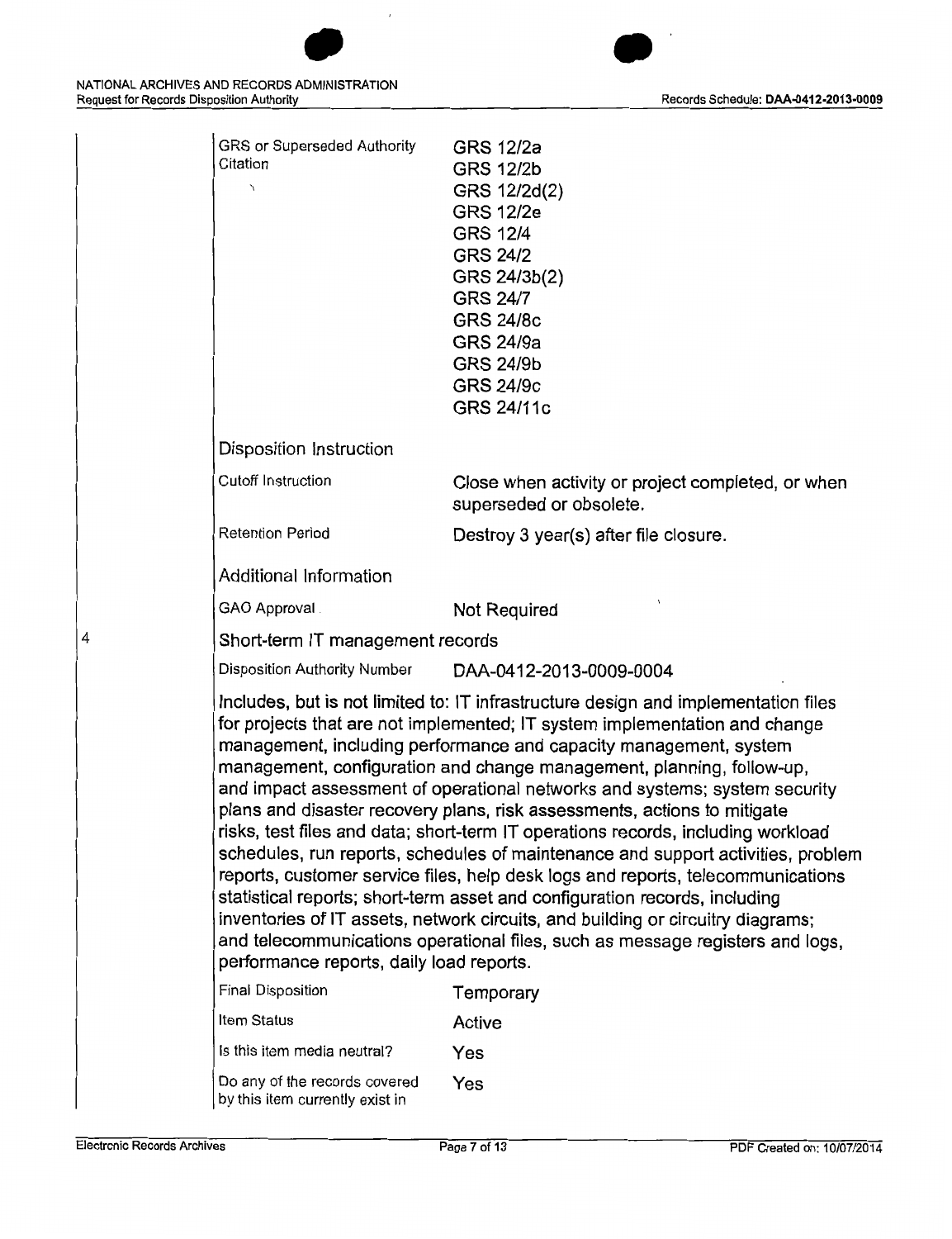

| by this item exist as structured<br>electronic data?                        | ノ                                                                                                                                                                                                                                                                                                                                                                                                                                                                                                                                                                                                                                                                                                                                                                                                                                                                                                                                                                                                                                           |
|-----------------------------------------------------------------------------|---------------------------------------------------------------------------------------------------------------------------------------------------------------------------------------------------------------------------------------------------------------------------------------------------------------------------------------------------------------------------------------------------------------------------------------------------------------------------------------------------------------------------------------------------------------------------------------------------------------------------------------------------------------------------------------------------------------------------------------------------------------------------------------------------------------------------------------------------------------------------------------------------------------------------------------------------------------------------------------------------------------------------------------------|
| <b>Manual Citation</b>                                                      | <b>Manual Title</b>                                                                                                                                                                                                                                                                                                                                                                                                                                                                                                                                                                                                                                                                                                                                                                                                                                                                                                                                                                                                                         |
| EPA 1012 item d                                                             |                                                                                                                                                                                                                                                                                                                                                                                                                                                                                                                                                                                                                                                                                                                                                                                                                                                                                                                                                                                                                                             |
| GRS or Superseded Authority<br>Citation                                     | <b>GRS 12/2c</b><br>GRS 12/3a<br>GRS 24/3a<br>GRS 24/3b(1)<br><b>GRS 24/5a</b><br><b>GRS 24/5b</b><br><b>GRS 24/8a</b><br><b>GRS 24/8b</b><br>GRS 24/10a<br>GRS 24/10b<br>GRS 24/11a                                                                                                                                                                                                                                                                                                                                                                                                                                                                                                                                                                                                                                                                                                                                                                                                                                                        |
| Disposition Instruction                                                     |                                                                                                                                                                                                                                                                                                                                                                                                                                                                                                                                                                                                                                                                                                                                                                                                                                                                                                                                                                                                                                             |
| Cutoff Instruction                                                          | Close when superseded, updated, replaced, or no<br>longer needed for current agency business.                                                                                                                                                                                                                                                                                                                                                                                                                                                                                                                                                                                                                                                                                                                                                                                                                                                                                                                                               |
| Retention Period                                                            | Destroy 1 year(s) after file closure.                                                                                                                                                                                                                                                                                                                                                                                                                                                                                                                                                                                                                                                                                                                                                                                                                                                                                                                                                                                                       |
| Additional Information                                                      |                                                                                                                                                                                                                                                                                                                                                                                                                                                                                                                                                                                                                                                                                                                                                                                                                                                                                                                                                                                                                                             |
| <b>GAO Approval</b>                                                         | Not Required                                                                                                                                                                                                                                                                                                                                                                                                                                                                                                                                                                                                                                                                                                                                                                                                                                                                                                                                                                                                                                |
| Transitory IT management records                                            |                                                                                                                                                                                                                                                                                                                                                                                                                                                                                                                                                                                                                                                                                                                                                                                                                                                                                                                                                                                                                                             |
| Disposition Authority Number                                                | DAA-0412-2013-0009-0005                                                                                                                                                                                                                                                                                                                                                                                                                                                                                                                                                                                                                                                                                                                                                                                                                                                                                                                                                                                                                     |
| in a NARA-approved agency schedule); input and source records in electronic | Includes, but is not limited to: data files consisting of summarized or aggregated<br>information and data files consisting of records extracted from a single database<br>that are approved as disposable; derived data that provide user access in lieu<br>of hard copy reports that are authorized for disposal, and metadata or reference<br>data, such as format, range or domain specifications; downloaded and copied<br>data, including derived data used for ad hoc or one-time inspection, analysis or<br>review if the derived data is not needed to support the results of the inspection,<br>analysis or review; electronic files or records created solely to test and monitor<br>system performance, including log-in files, password files, audit trail files, system<br>usage files; electronic files or records used to create or update a database or<br>master file; electronic software programs (excluding electronic software programs<br>scheduled for permanent retention in the General Records Schedule (GRS) or |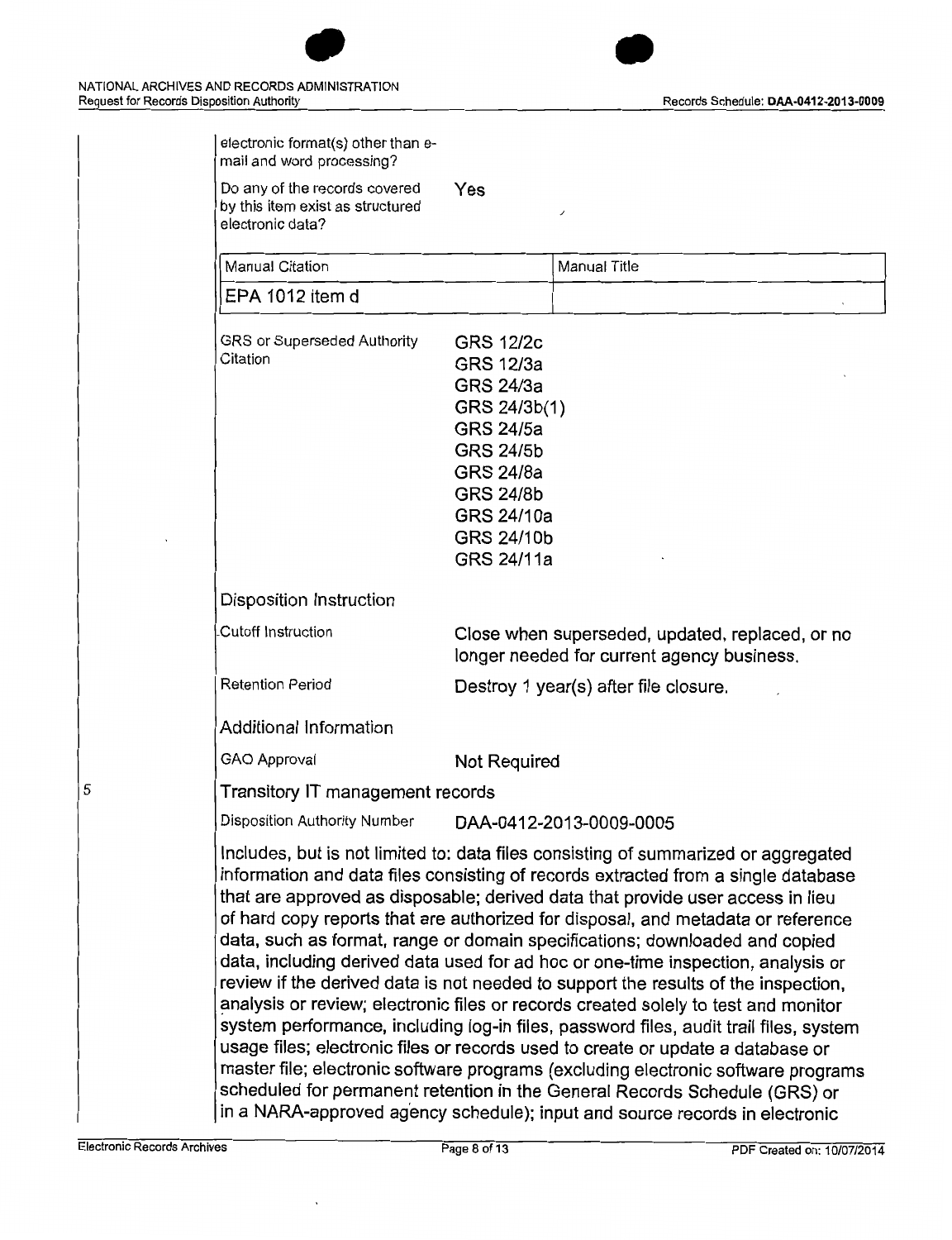#### Records Schedule· **DAA-0412-2013-0009**

format entered into a system during an update process and not required for audit and legal purposes and electronic records received from another agency and used as input/source records by EPA (excluding records produced by another agency under the terms of an interagency agreement, records created by another agency in response to the specific information needs of the receiving agency), input and source records in hard copy format not covered elsewhere in this schedule, computer files or records containing uncalibrated and unvalidated digital or analog data collected during observation or measurement activities or research and development programs and used as input for a digital master file or database; print files extracted from a database without changing it and used solely to produce hard copy; system and security backups and tape library records; system documentation for electronic records'that are scheduled for destruction in the GRS or in a NARA-approved agency schedule, including data systems specifications, file specifications, codebooks, record layouts, user guides, output specifications, and final reports relating to a master file, database, or other electronic records (excluding system documentation for electronic records that are scheduled for permanent retention); technical reformat files of data copied from a complete or partial master file or database made for the specific purpose of information interchange and written with varying technical specifications (excluding files created for transfer to the National Archives); and user identification, profiles, authorizations and password files for routine systems.

•

|                                    | <b>Final Disposition</b>                                                                                                            | Temporary                                                                                                                                                                              |              |                            |  |
|------------------------------------|-------------------------------------------------------------------------------------------------------------------------------------|----------------------------------------------------------------------------------------------------------------------------------------------------------------------------------------|--------------|----------------------------|--|
|                                    | Item Status                                                                                                                         | Active                                                                                                                                                                                 |              |                            |  |
|                                    | Is this item media neutral?                                                                                                         | Yes                                                                                                                                                                                    |              |                            |  |
|                                    | Do any of the records covered<br>by this item currently exist in<br>electronic format(s) other than e-<br>mail and word processing? | Yes                                                                                                                                                                                    |              |                            |  |
|                                    | Do any of the records covered<br>by this item exist as structured<br>electronic data?                                               | Yes                                                                                                                                                                                    |              | ŕ                          |  |
|                                    | <b>Manual Citation</b>                                                                                                              |                                                                                                                                                                                        | Manual Title |                            |  |
|                                    | EPA 1012 item e                                                                                                                     |                                                                                                                                                                                        |              |                            |  |
|                                    | GRS or Superseded Authority<br>Citation                                                                                             | GRS 20/1a<br><b>GRS 20/1b</b><br><b>GRS 20/1c</b><br>GRS 20/2a(4)<br><b>GRS 20/2b</b><br><b>GRS 20/2c</b><br><b>GRS 20/2d</b><br><b>GRS 20/4</b><br><b>GRS 20/5</b><br><b>GRS 20/6</b> |              | ╰                          |  |
| <b>Electronic Records Archives</b> |                                                                                                                                     | Page 9 of 13                                                                                                                                                                           |              | PDF Created on: 10/07/2014 |  |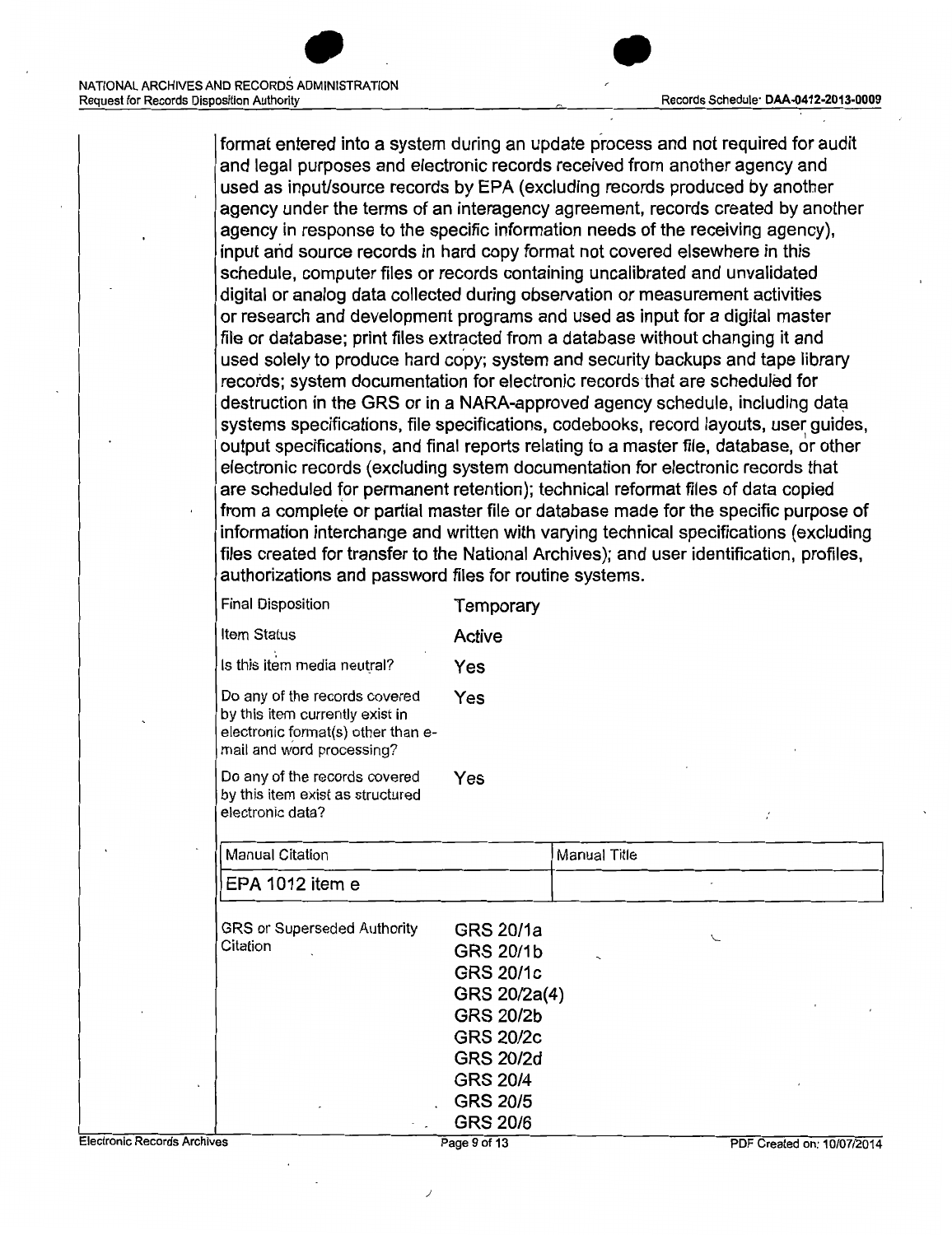$\overline{a}$ 

 $\mathbb{R}^{2n-1}$ 

| Disposition Instruction | <b>GRS 20/7</b><br><b>GRS 20/8a</b><br><b>GRS 20/8b</b><br>GRS 20/11a(1)<br>GRS 20/12a<br>GRS 20/12b<br>GRS 20/12c<br>GRS 24/4a(1)<br>GRS 24/4a(2)<br><b>GRS 24/4b</b><br><b>GRS 24/6b</b><br>GRS 20/10 |
|-------------------------|---------------------------------------------------------------------------------------------------------------------------------------------------------------------------------------------------------|
| Cutoff Instruction      |                                                                                                                                                                                                         |
|                         | Close when superseded, updated, replaced, or no<br>longer needed for current agency business.                                                                                                           |
| <b>Retention Period</b> | Destroy immediately after file closure.                                                                                                                                                                 |
| Additional Information  |                                                                                                                                                                                                         |
| GAO Approval            | Not Required                                                                                                                                                                                            |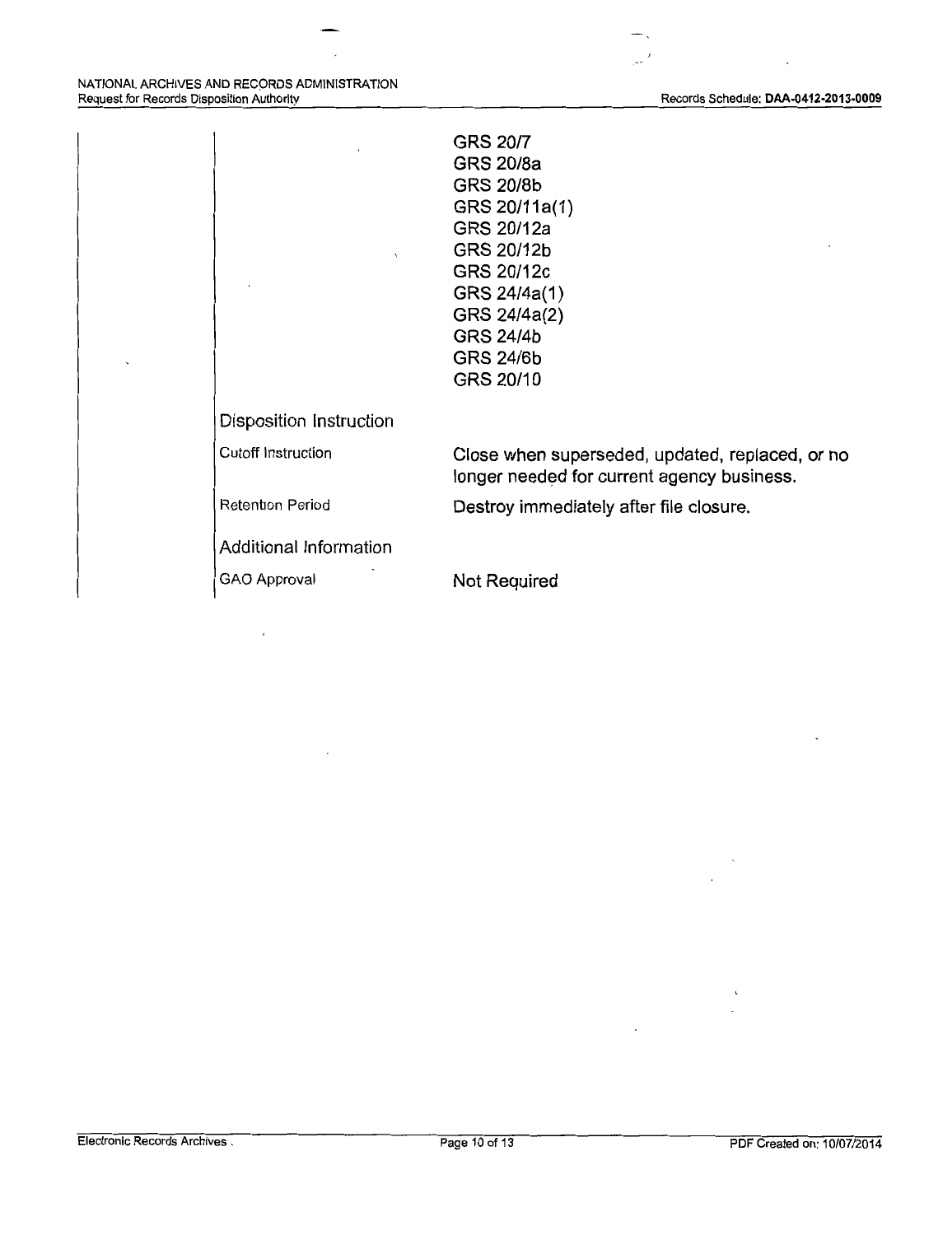

•

## Agency Certification

I hereby certify that I am authorized to act for this agency in matters pertaining to the disposition of its records and that the records proposed for disposal in this schedule are not now needed for the business of the agency or will not be needed after the retention periods specified.

## Signatory Information

| Date       | Action                         | By                | <b>Title</b>                      | Organization                                                                                      |
|------------|--------------------------------|-------------------|-----------------------------------|---------------------------------------------------------------------------------------------------|
| 05/28/2013 | Return to Submitte<br>r        | John Ellis        | <b>Agency Records Off</b><br>icer | Office of Environmental<br>Information - Office of<br><b>Information Collection</b>               |
| 06/04/2013 | Certify                        | John Ellis        | <b>Agency Records Off</b><br>icer | Office of Environmental<br>Information - Office of<br><b>Information Collection</b>               |
| 07/09/2013 | <b>Return for Revisio</b><br>n | Henry Wolfinger   | Appraiser                         | National Archives and<br><b>Records Administration</b><br>- Records Management<br><b>Services</b> |
| 08/27/2013 | Submit For Certific<br>ation   | <b>Sandy York</b> | Records Information<br>Manager V  | Office of Environmental<br>Information -<br>records and Content<br><b>Management Branch</b>       |
| 08/27/2013 | Certify                        | <b>John Ellis</b> | <b>Agency Records Off</b><br>icer | <b>Office of Environmental</b><br>Information - Office of<br><b>Information Collection</b>        |
| 06/02/2014 | <b>Return for Revisio</b><br>n | Henry Wolfinger   | Appraiser                         | National Archives and<br><b>Records Administration</b><br>- Records Management<br><b>Services</b> |
| 06/03/2014 | Submit For Certific<br>ation   | <b>Sandy York</b> | Records Information<br>Manager V  | Office of Environmental<br>Information -<br>records and Content<br>Management Branch              |
| 06/03/2014 | Certify                        | John Ellis        | <b>Agency Records Off</b><br>icer | Office of Environmental<br>Information - Office of<br><b>Information Collection</b>               |
| 06/16/2014 | <b>Return for Revisio</b><br>n | Henry Wolfinger   | Appraiser                         | National Archives and<br><b>Records Administration</b><br>- Records Management<br><b>Services</b> |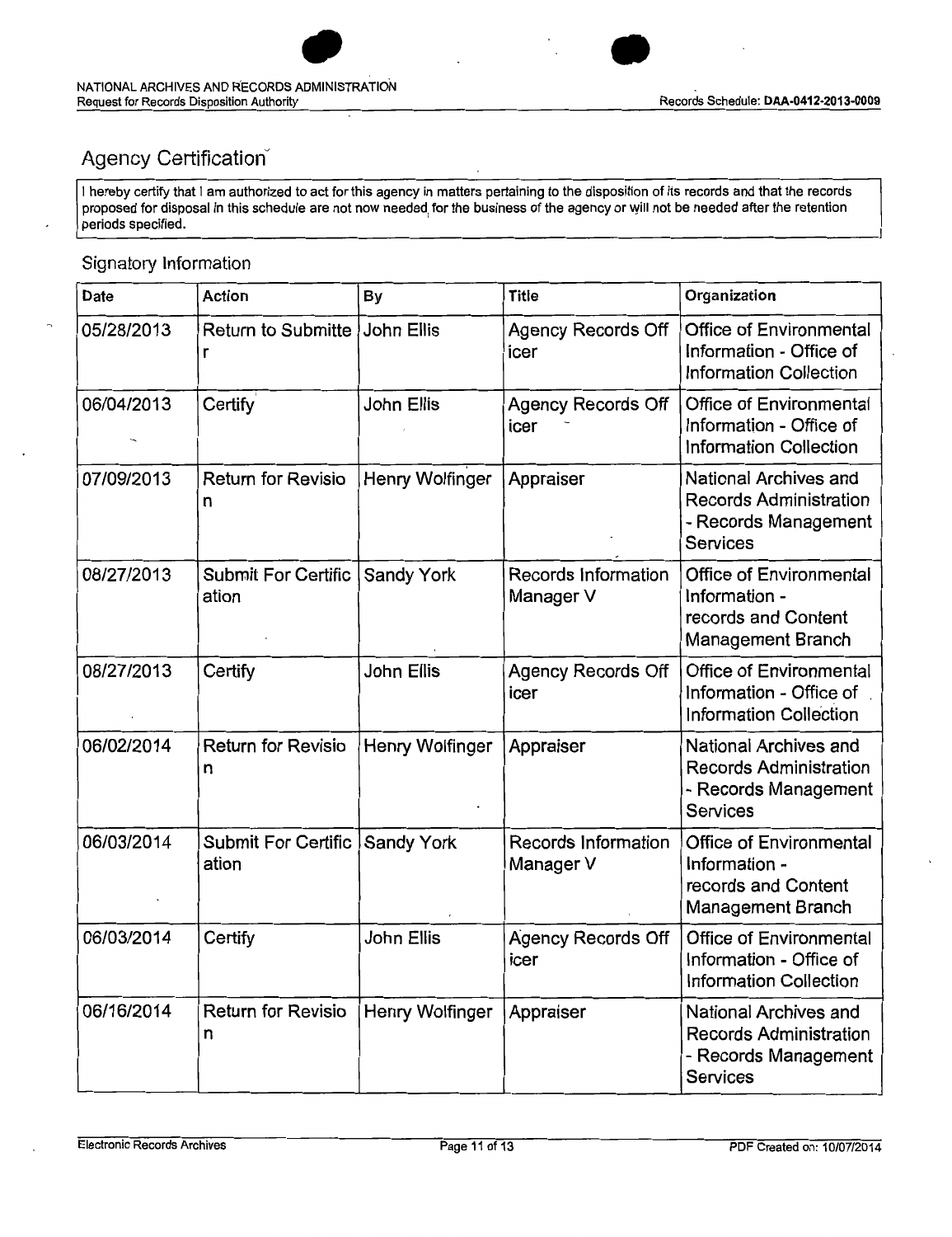

#### NATIONAL ARCHIVES AND RECORDS ADMINISTRATION Request for Records Disposition Authority Records Schedule: **DAA-0412-2013-0009**

| 06/16/2014 | Submit For Certific<br>ation | <b>Sandy York</b>          | Records Information<br>Manager V                      | <b>Office of Environmental</b><br>Information -<br>records and Content<br>Management Branch               |
|------------|------------------------------|----------------------------|-------------------------------------------------------|-----------------------------------------------------------------------------------------------------------|
| 06/24/2014 | Certify                      | John Ellis                 | <b>Agency Records Off</b><br>icer                     | Office of Environmental<br>Information - Office of<br><b>Information Collection</b>                       |
| 09/29/2014 | Submit for Concur<br>rence   | Henry Wolfinger            | Appraiser                                             | National Archives and<br><b>Records Administration</b><br>- Records Management<br>Services                |
| 09/29/2014 | Concur                       | Margaret<br><b>Hawkins</b> | Director of Records<br><b>Management Servic</b><br>eś | <b>National Records</b><br>Management Program<br>- Records Management<br>Services                         |
| 09/29/2014 | Concur                       | Laurence<br><b>Brewer</b>  | Director, National R<br>ecords Management<br>Program  | National Archives and<br><b>Records Administration</b><br>- National Records<br><b>Management Program</b> |
| 10/03/2014 | Approve                      | David Ferriero             | <b>Archivist of the Unite</b><br>d States             | Office of the Archivist -<br>Office of the Archivist                                                      |

 $\sum_{\lambda}$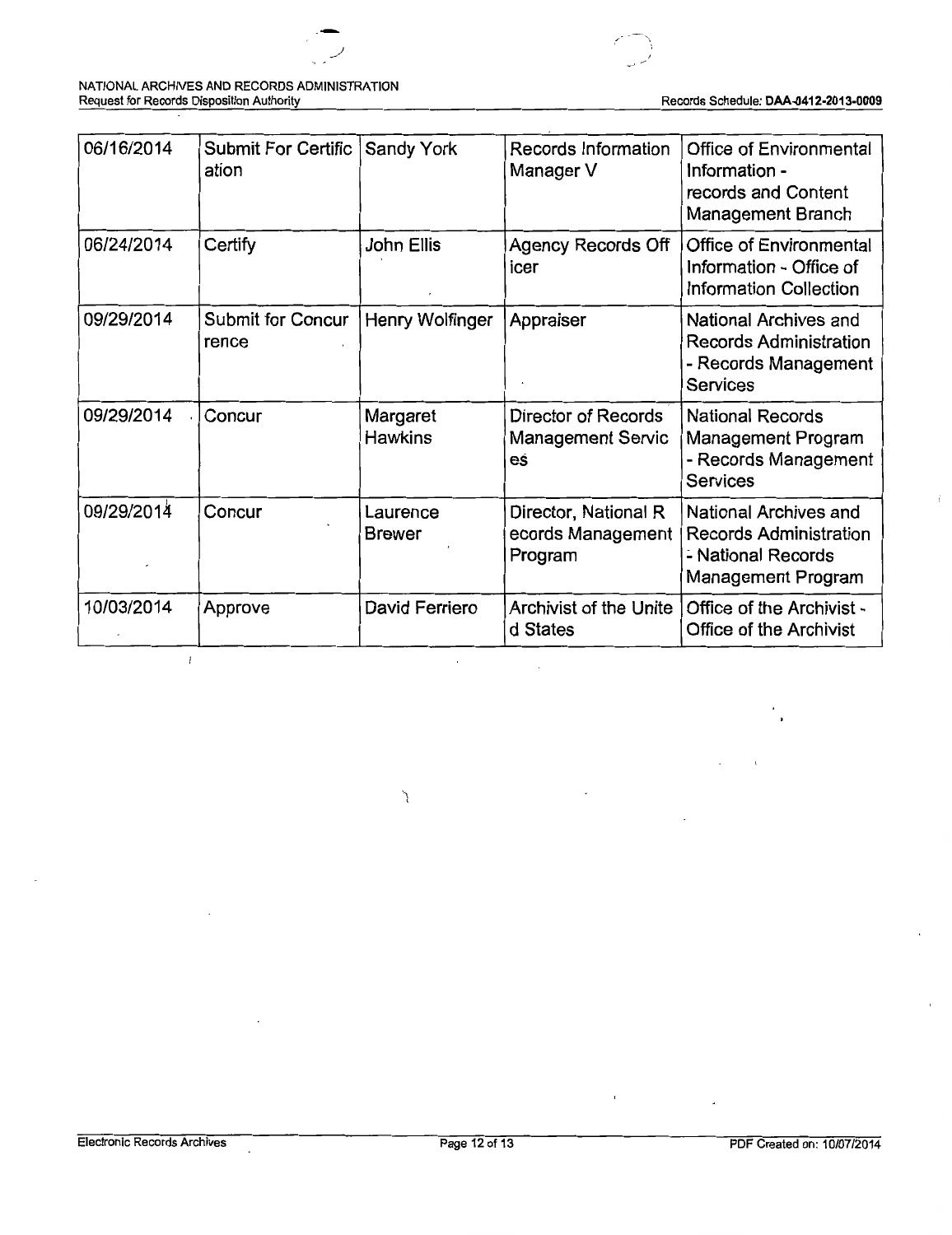### **404 - Information and Technology Management**

Involves the coordination of information and technology resources required to provide a service. Includes system development activities associated with the design and development of software applications; life cycle and change management processes; system maintenance activities for software applications; IT infrastructure maintenance to support automated needs (i.e., platforms, networks, servers, printers, etc.); information systems security functions to protect information and information systems, as well as the creation and implementation of security policies, procedures, and controls.

| <b>Previous</b><br><b>EPA No.</b> | <b>Previous Title</b>                                                                                                    | <b>Previous Retention</b>                                                                                                                                                                     | <b>New</b><br><b>Disposition</b> |
|-----------------------------------|--------------------------------------------------------------------------------------------------------------------------|-----------------------------------------------------------------------------------------------------------------------------------------------------------------------------------------------|----------------------------------|
|                                   |                                                                                                                          |                                                                                                                                                                                               | Item                             |
| 119a<br><b>GRS 24/1a</b>          | IT Oversight and<br>Compliance Files -<br>Performance measurements<br>and benchmarks                                     | Destroy when 5 years old or 1<br>year after responsible office<br>determines that there are no<br>unresolved issues, whichever is<br>longer.                                                  | 1012b                            |
| 119b<br>GRS 24/1b                 | IT Oversight and<br>Compliance Files - All other<br>oversight and compliance<br>records                                  | Destroy when 3 years old or 1<br>year after responsible office<br>determines that there are no<br>unresolved issues, whichever is<br>longer.                                                  | 1012b                            |
| 124a<br><b>GRS 24/2</b>           | IT Facility, Site<br>Management, and<br><b>Equipment Support Services</b><br>Files - Record copy                         | Destroy when 3 years old or<br>when superseded or obsolete,<br>whichever is longer.                                                                                                           | 1012c                            |
| 125a<br><b>GRS 24/3a</b>          | IT Asset and Configuration<br>Management Files -<br>Inventories of IT assets and<br>configuration management<br>records  | Destroy 1 year after completion<br>of the next inventory.                                                                                                                                     | 1012d                            |
| 125b(1)<br><b>GRS</b><br>24/3b(1) | IT Asset and Configuration<br>Management Files - IT<br>system implementation and<br>change management                    | Destroy 1 year after termination<br>of system.                                                                                                                                                | 1012d                            |
| 125b(2)<br><b>GRS</b><br>24/3b(2) | IT Asset and Configuration<br>Management Files - Routine<br>IT maintenance                                               | Destroy when 3 years old or 1<br>year after termination of<br>system, whichever is sooner.                                                                                                    | 1012c                            |
| 128a<br>GRS 24/5a                 | Security of Systems and<br>Data - System security<br>plans and disaster recovery<br>plans                                | Destroy 1 year after system is<br>superseded.                                                                                                                                                 | 1012d                            |
| 128b<br><b>GRS 24/5b</b>          | Security of Systems and<br>Data - Documents<br>identifying IT risks and<br>analyzing their impact                        | Destroy 1 year after system is<br>superseded.<br>O                                                                                                                                            | 1012d                            |
| 129a<br>GRS 24/6a                 | User Identification, Profiles,<br>Authorizations, and<br>Password Files - Systems<br>requiring special<br>accountability | Destroy inactive records 6 years<br>after user account is terminated<br>or password is altered, or when<br>no longer needed for<br>investigative or security<br>purposes, whichever is later. | 1012b                            |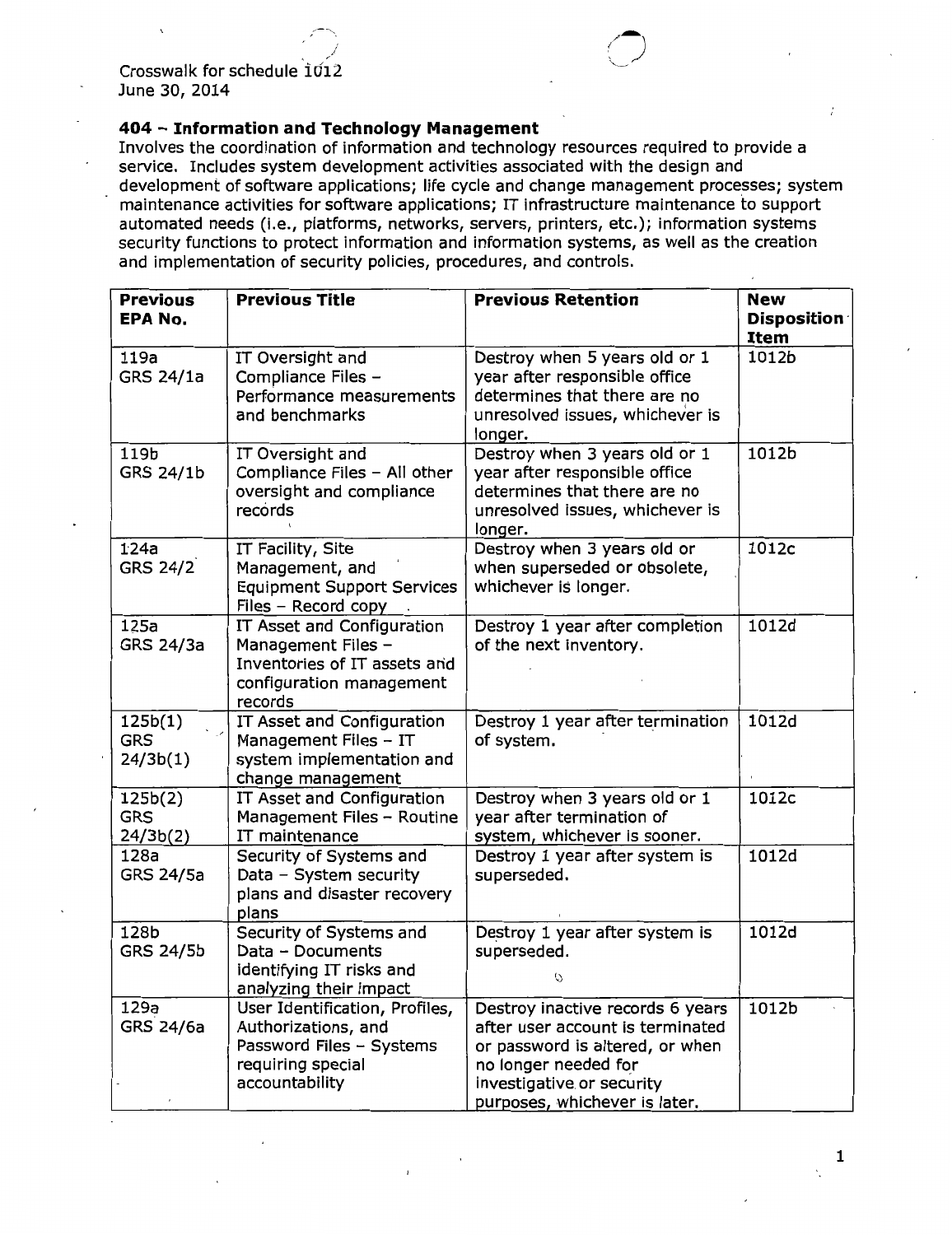Crosswalk for schedule 1012<br>June 30, 2014

Þ

| <b>Previous</b><br><b>EPA No.</b> | <b>Previous Title</b>                                                                                                                                                                                                                     | <b>Previous Retention</b>                                                                              | <b>New</b><br><b>Disposition</b><br><b>Item</b> |
|-----------------------------------|-------------------------------------------------------------------------------------------------------------------------------------------------------------------------------------------------------------------------------------------|--------------------------------------------------------------------------------------------------------|-------------------------------------------------|
| 129b<br><b>GRS 24/6b</b>          | User Identification, Profiles,<br>Authorizations, and<br>Password Files - Routine<br>systems                                                                                                                                              | Destroy when no longer needed<br>for administrative, legal, audit,<br>or other operational purposes.   | 1012e                                           |
| 130a<br><b>GRS 24/7</b>           | <b>Computer Security Incident</b><br>Handling, Reporting, and<br>Follow-up Records - Record<br>copy                                                                                                                                       | Destroy 3 years after all<br>necessary follow-up actions<br>have been completed.                       | 1012c                                           |
| 136a<br><b>GRS 24/8a</b>          | IT Operations Records -<br>Workload schedules, run<br>reports, and schedules of<br>maintenance and support<br>activities                                                                                                                  | Destroy when 1 year old.                                                                               | 1012d                                           |
| 136b<br><b>GRS 24/8b</b>          | IT Operations Records -<br>Problem reports and related<br>decision documents relating<br>to the software<br>infrastructure of the<br>network or system                                                                                    | Destroy 1 year after problem is<br>resolved.                                                           | 1012d                                           |
| 136c<br><b>GRS 24/8c</b>          | IT Operations Records -<br>Reports on operations                                                                                                                                                                                          | Destroy when 3 years old.                                                                              | 1012c                                           |
| 138a<br>GRS 24/9a                 | Financing of IT Resources<br>and Services - Agreements<br>formalizing performance<br>criteria for quantity and<br>quality of service                                                                                                      | Destroy 3 years after agreement<br>is superseded or terminated.                                        | 1012c                                           |
| 138b<br><b>GRS 24/9b</b>          | Financing of IT Resources<br>and Services - Files related<br>to managing third-party<br>services                                                                                                                                          | Destroy 3 years after control<br>measures or procedures are<br>superseded or terminated.               | 1012c<br>$\lambda$                              |
| 138c<br><b>GRS 24/9c</b>          | Financing of IT Resources<br>and Services - Records<br>generated in IT<br>management and service<br>operations to identify and<br>allocate charges and track<br>payments for computer<br>usage, data processing, and<br>other IT services | Destroy records with no<br>outstanding payment issues<br>when 3 years old.                             | 1012c                                           |
| 142a<br>GRS 24/10a                | IT Customer Service Files -<br>Records related to providing<br>help desk information to<br>customers                                                                                                                                      | Destroy 1 year after superseded<br>or obsolete.                                                        | 1012d                                           |
| 142b<br>GRS 24/10b                | IT Customer Service Files -<br>Help desk logs and reports<br>and other files                                                                                                                                                              | Destroy when 1 year old or<br>when no longer needed for<br>review and analysis, whichever<br>is later. | 1012d                                           |
| 144a<br>GRS 24/11a                | IT Infrastructure Design<br>and Implementation Files -                                                                                                                                                                                    | Destroy 1 year after final<br>decision is made.                                                        | 1012d                                           |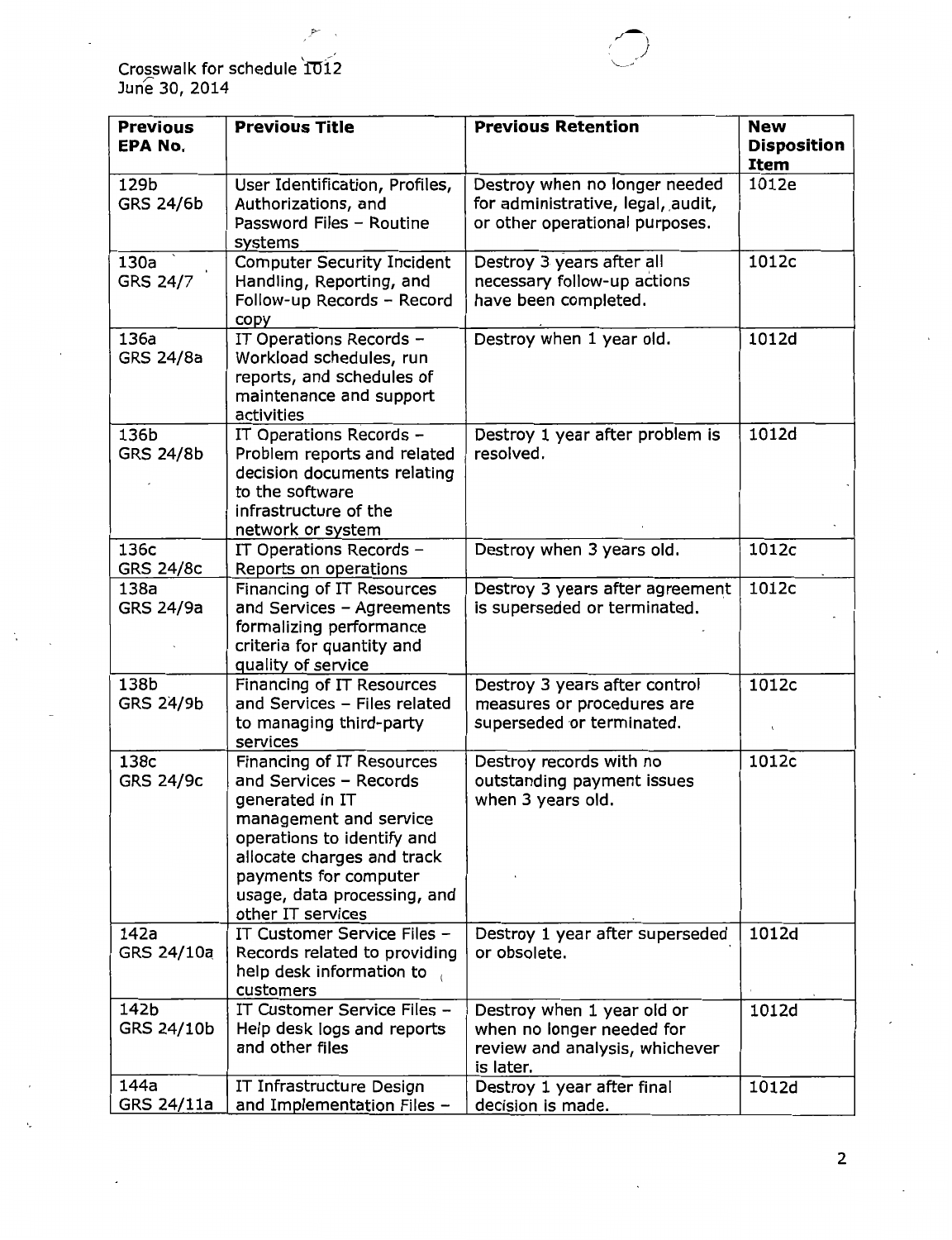Crosswalk for schedule  $\overline{\text{Lul2}}$ June 30, 2014

ł

| <b>Previous</b><br><b>EPA No.</b> | <b>Previous Title</b>                                                                                                                                                                                                         | <b>Previous Retention</b>                                                                                                                       | <b>New</b><br><b>Disposition</b><br>Item |
|-----------------------------------|-------------------------------------------------------------------------------------------------------------------------------------------------------------------------------------------------------------------------------|-------------------------------------------------------------------------------------------------------------------------------------------------|------------------------------------------|
|                                   | Projects that are not<br>implemented                                                                                                                                                                                          |                                                                                                                                                 |                                          |
| 144b<br>GRS 24/11b                | IT Infrastructure Design<br>and Implementation Files -<br>Projects that are<br>implemented                                                                                                                                    | Destroy 5 years after project is<br>terminated.                                                                                                 | 1012b                                    |
| 144c<br>GRS 24/11c                | IT Infrastructure Design<br>and Implementation Files -<br>Installation and testing<br>records                                                                                                                                 | Destroy 3 years after final<br>decision on acceptance is made.                                                                                  | 1012c                                    |
| 160a<br>GRS 20/12a                | Downloaded and Copied<br>Data - Derived data used<br>for ad hoc or one-time<br>inspection, analysis or<br>review, if the derived data<br>is not needed to support<br>the results of the<br>inspection, analysis, or<br>review | Delete when it is determined<br>that they are no longer needed<br>for administrative, legal, audit,<br>or other operational purposes.           | 1012e                                    |
| 160b<br>GRS 20/12b                | Downloaded and Copied<br>Data - Derived data that<br>provide user access in lieu<br>of hard copy reports that<br>are authorized for disposal                                                                                  | Delete when it is determined<br>that they are no longer needed<br>for administrative, legal, audit,<br>or other operational purposes.           | 1012e                                    |
| 160c<br>GRS 20/12c                | Downloaded and Copied<br>Data - Metadata or<br>reference data, such as<br>format, range, or domain<br>specifications                                                                                                          | Delete from receiving system or<br>device when no longer needed<br>for processing.                                                              | 1012e                                    |
| 161a(1)<br><b>GRS</b><br>24/4a(1) | System Backups and Tape<br>Library Records - Backup<br>media - incremental                                                                                                                                                    | Delete when superseded by a<br>full backup, or when no longer<br>needed for system restoration,<br>whichever is later.                          | 1012e                                    |
| 161a(2)<br><b>GRS</b><br>24/4a(2) | System Backups and Tape<br>Library Records - Backup<br>media - full backup                                                                                                                                                    | Delete when second subsequent<br>backup is verified as successful<br>or when no longer needed for<br>system restoration, whichever is<br>later. | 1012e                                    |
| 161b<br>GRS 24/4b                 | System Backups and Tape<br>Library Records - Tape<br>library records                                                                                                                                                          | Delete when superseded or<br>obsolete.                                                                                                          | 1012e                                    |
| 170a<br>GRS 20/1a                 | Files and Records Related to<br>the Creation, Use, and<br>Maintenance of Computer<br>Systems, Applications, or<br>Electronic Records -<br>Electronic files or records<br>created solely to test<br>system performance, as     | Delete when it is determined<br>that they are no longer needed<br>for administrative, legal, audit,<br>or other operational purposes.           | 1012e                                    |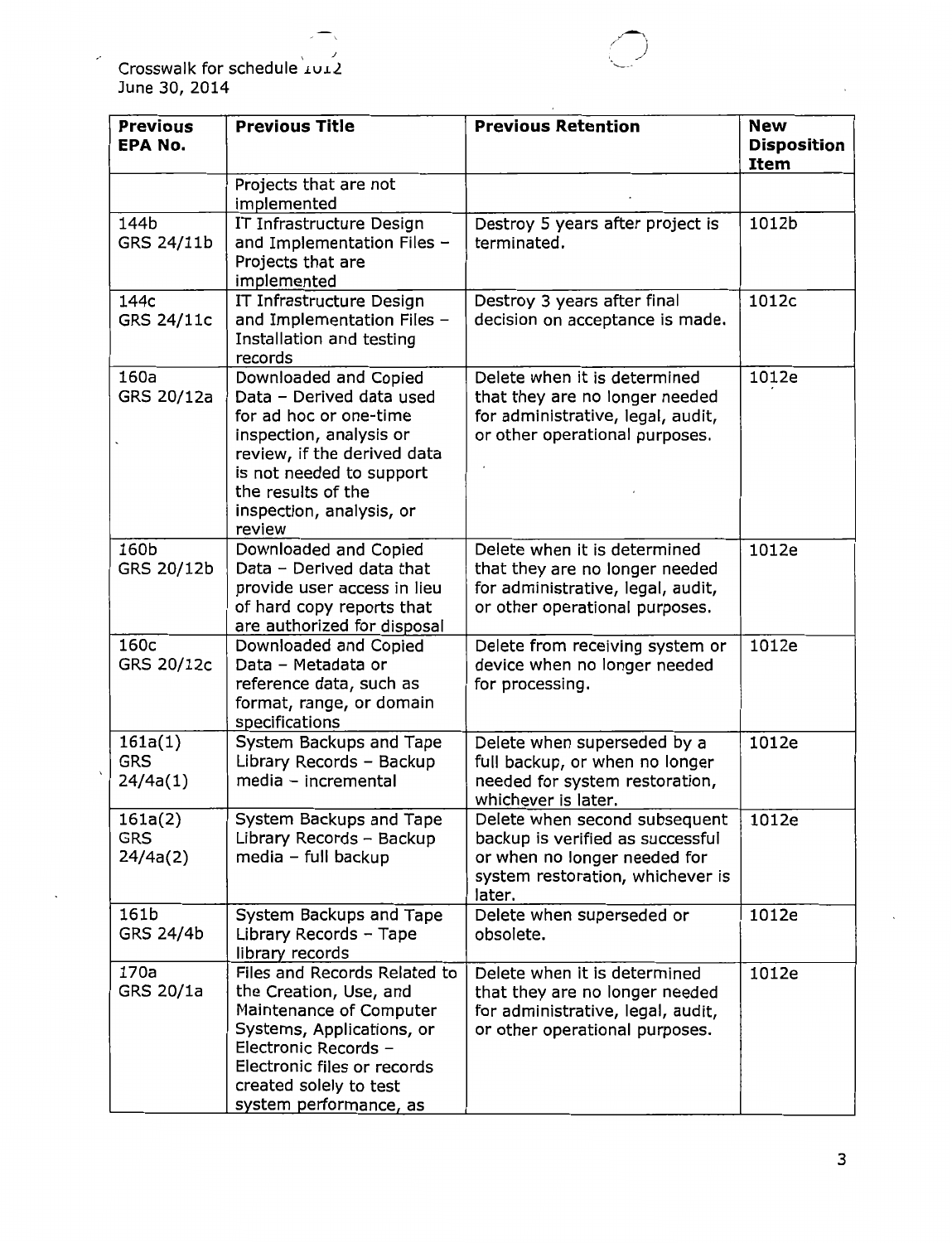Crosswalk for schedule*(d::z*  June 30, 2014

 $\cdot$   $\cdot$ 

| <b>Previous</b>                   | <b>Previous Title</b>                                                                                                                                                                                                                                                                        | <b>Previous Retention</b>                                                                                                             | <b>New</b>                        |
|-----------------------------------|----------------------------------------------------------------------------------------------------------------------------------------------------------------------------------------------------------------------------------------------------------------------------------------------|---------------------------------------------------------------------------------------------------------------------------------------|-----------------------------------|
| <b>EPANO.</b>                     |                                                                                                                                                                                                                                                                                              |                                                                                                                                       | <b>Disposition</b><br><b>Item</b> |
|                                   | well as hard-copy printouts<br>and related documentation<br>for the electronic files or<br>records                                                                                                                                                                                           |                                                                                                                                       |                                   |
| 170b<br>GRS 20/1b                 | Files and Records Related to<br>the Creation, Use, and<br>Maintenance of Computer<br>Systems, Applications, or<br>Electronic Records -<br>Electronic files or records<br>used to create or update a<br>master file                                                                           | Delete after information has<br>been transferred to the master<br>file and verified.                                                  | 1012e                             |
| 170c<br>GRS 20/1c                 | Files and Records Related to<br>the Creation, Use, and<br>Maintenance of Computer<br>Systems, Applications, or<br>Electronic Records -<br>Electronic files and hard-<br>copy printouts created to<br>monitor system usage                                                                    | Delete when it is determined<br>that they are no longer needed<br>for administrative, legal, audit,<br>or other operational purposes. | 1012e                             |
| 171a(1)<br><b>GRS</b><br>20/2a(1) | Input and Source Records -<br>Hard copy documents that<br>NARA has specifically<br>designated as permanent<br>records that must be<br>transferred to NARA in hard<br>copy format, even if records<br>have been copied/converted<br>to an electronic format                                   | Transfer to NARA in accordance<br>with previously approved<br>schedule.                                                               | 1012a                             |
| 171a(2)<br><b>GRS</b><br>20/2a(2) | Input and Source Records -<br>Hard copy records<br>previously approved as<br>permanent that are<br>converted to electronic<br>records where the<br>electronic records do not<br>meet NARA's transfer<br>standards for permanent<br>electronic records in effect<br>at the time of conversion | Transfer to NARA in accordance<br>with previously approved<br>schedule.                                                               | 1012a                             |
| 171a(3)<br><b>GRS</b><br>20/2a(3) | Input and Source Records -<br>Hard copy documents that<br>contain information that is<br>not or cannot be captured<br>in the electronic version of<br>the records (e.g., certain<br>handwritten annotations)                                                                                 | Apply previously approved<br>schedule.                                                                                                | 1012<br>guidance                  |
| 171a(4)<br><b>GRS</b>             | Input and Source Records -<br>Hard copy documents other                                                                                                                                                                                                                                      | Destroy after information has<br>been converted to an electronic                                                                      | 1012e                             |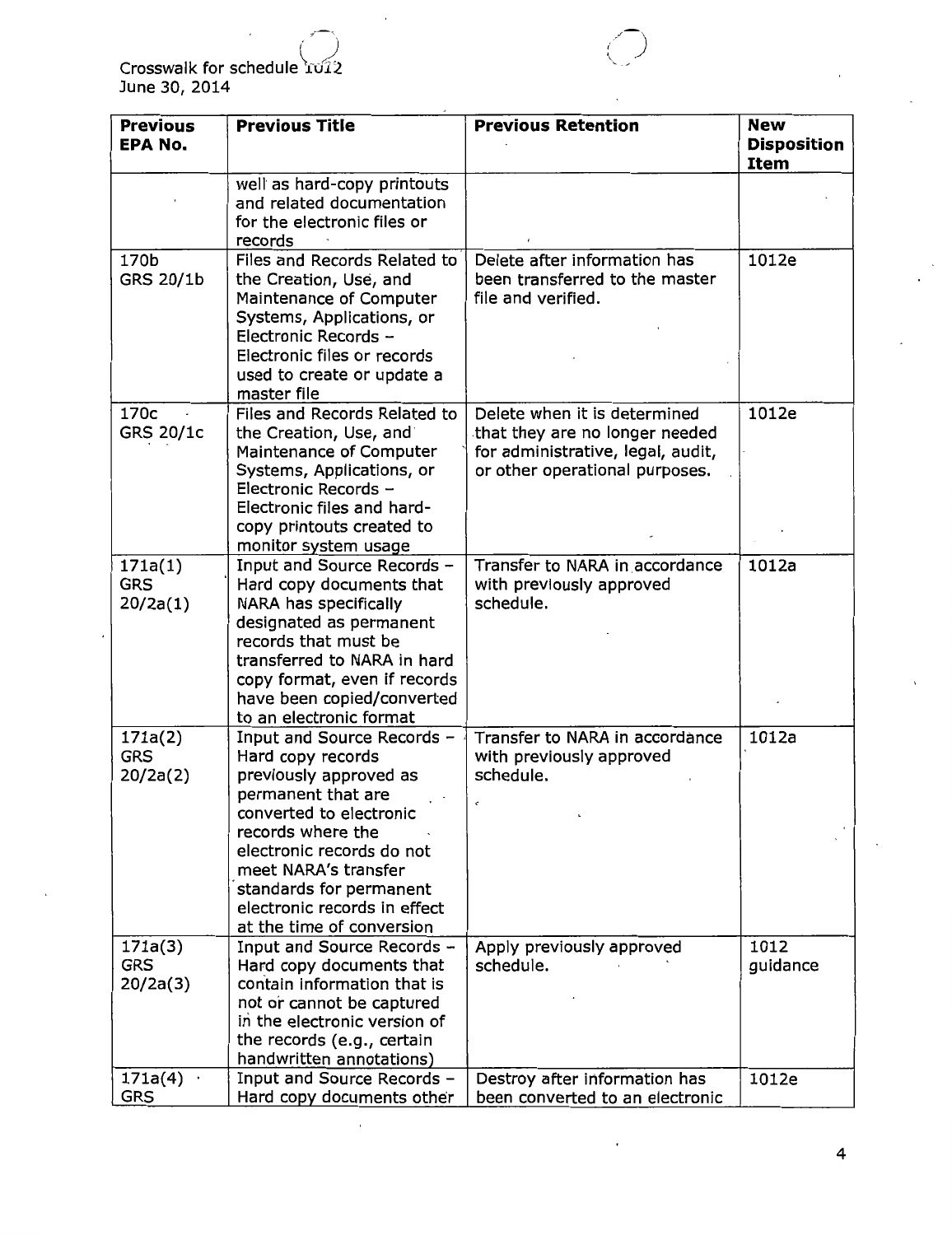$\sim$  -1 Crosswalk for schedule 1012 June 30, 2014

ï

| <b>Previous</b><br><b>EPA No.</b> | <b>Previous Title</b>                                                                                                                                                                                                                                                                                  | <b>Previous Retention</b>                                                                                                                                                                                                                                                                                 | <b>New</b><br><b>Disposition</b> |
|-----------------------------------|--------------------------------------------------------------------------------------------------------------------------------------------------------------------------------------------------------------------------------------------------------------------------------------------------------|-----------------------------------------------------------------------------------------------------------------------------------------------------------------------------------------------------------------------------------------------------------------------------------------------------------|----------------------------------|
|                                   |                                                                                                                                                                                                                                                                                                        |                                                                                                                                                                                                                                                                                                           | Item                             |
| 20/2a(4)                          | than those covered by<br>items a(1)-a(3) above                                                                                                                                                                                                                                                         | medium and verified, when no<br>longer needed for legal or audit<br>purposes or to support the<br>reconstruction of, or serve as a<br>backup to, the electronic<br>records, or 60 days after NARA<br>has been provided the<br>notification required by 36 CFR<br>1228.31(b)(l)(i), whichever is<br>later. |                                  |
| 171b<br>GRS 20/2b                 | Input and Source Records -<br>Electronic records entered<br>into the system during an<br>update process, and not<br>required for audit and legal<br>purposes                                                                                                                                           | Delete when data have been<br>entered into the master file or<br>database and verified, or when<br>no longer required to support<br>reconstruction of, or serve as<br>backup to, a master file or<br>database, whichever is later.                                                                        | 1012e                            |
| 171c<br><b>GRS 20/2c</b>          | Input and Source Records -<br>Electronic records received<br>from another agency and<br>used as input/source<br>records by the receiving<br>agency                                                                                                                                                     | Delete when data have been<br>entered into the master file or<br>database and verified, or when<br>no longer needed to support<br>reconstruction of, or serve as<br>backup to, the master file or<br>database, whichever is later.                                                                        | 1012e                            |
| 171d<br>GRS 20/2d                 | Input and Source Records -<br>Computer files or records<br>containing uncalibrated and<br>unvalidated digital or<br>analog data collected during<br>observation or<br>measurement activities or<br>research and development<br>programs and used as input<br>for a digital master file or<br>database. | Delete after the necessary data<br>have been incorporated into a<br>master file.<br>C,                                                                                                                                                                                                                    | 1012e                            |
| 173a<br>GRS 20/4                  | Data Files Consisting of<br>Summarized Information -<br>Record copy                                                                                                                                                                                                                                    | Delete when it is determined<br>that they are no longer needed<br>for administrative, legal, audit,<br>or other operational purposes.                                                                                                                                                                     | 1012e                            |
| 174a<br>GRS 20/5                  | Records Consisting of<br>Extracted Information -<br>Record copy                                                                                                                                                                                                                                        | Delete when it is determined<br>that they are no longer needed<br>for administrative, legal, audit,<br>or other operational purposes.                                                                                                                                                                     | 1012e                            |
| 175a<br>GRS 20/6                  | Print Files - Record copy                                                                                                                                                                                                                                                                              | Delete when it is determined<br>that they are no longer needed<br>for administrative, legal, audit,<br>or other operational purposes.                                                                                                                                                                     | 1012e                            |
| 176a<br>GRS 20/7                  | Technical Reformat Files -<br>Record copy                                                                                                                                                                                                                                                              | Delete when it is determined<br>that they are no longer needed                                                                                                                                                                                                                                            | 1012e                            |

 $\cdot$ 

 $\left\langle \right\rangle$ 

 $\mathcal{L}(\mathcal{L})$  and  $\mathcal{L}(\mathcal{L})$ 

 $\overline{\phantom{a}}$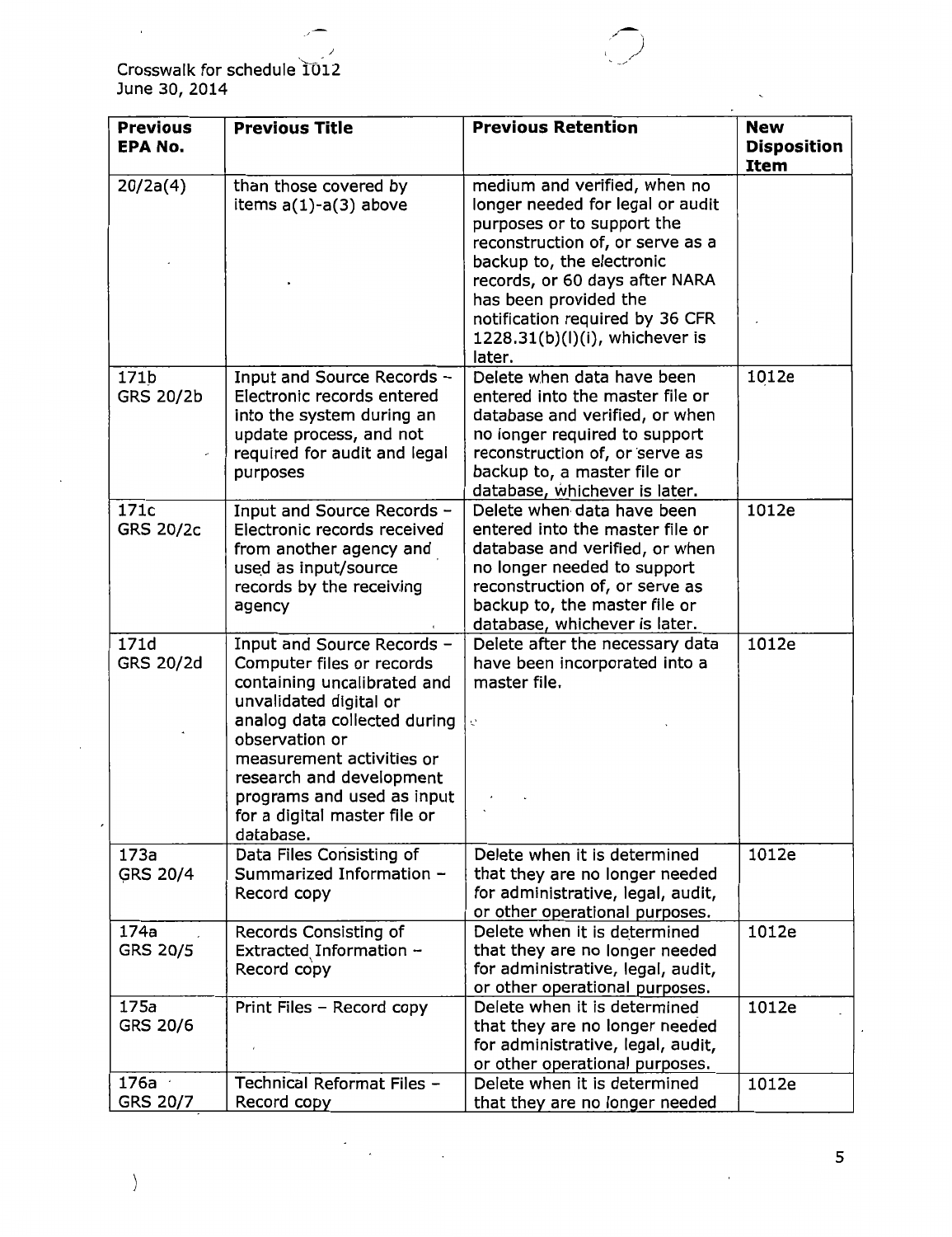I \_/ Crosswalk for schedule 1012 June 30, 2014

| <b>Previous</b><br><b>EPA No.</b>  | <b>Previous Title</b>                                                                                                                                                                                   | <b>Previous Retention</b>                                                                                                                                                                                                                                | <b>New</b><br><b>Disposition</b><br><b>Item</b> |
|------------------------------------|---------------------------------------------------------------------------------------------------------------------------------------------------------------------------------------------------------|----------------------------------------------------------------------------------------------------------------------------------------------------------------------------------------------------------------------------------------------------------|-------------------------------------------------|
|                                    |                                                                                                                                                                                                         | for administrative, legal, audit,<br>or other operational purposes.                                                                                                                                                                                      |                                                 |
| 177a<br><b>GRS 20/8a</b>           | Security Backups of Files -<br>Files identical to records<br>scheduled for transfer to<br>the National Archives                                                                                         | Delete when the identical<br>records have been captured in a<br>subsequent backup file or when<br>the identical records have been<br>transferred to the National<br>Archives.                                                                            | 1012e                                           |
| 177b<br><b>GRS 20/8b</b>           | Security Backups of Files -<br>Files identical to records<br>authorized for disposal in a<br>NARA-approved records<br>schedule                                                                          | Delete when the identical<br>records have been deleted, or<br>when replaced by a subsequent<br>backup file.                                                                                                                                              | 1012e                                           |
| 179a<br>GRS 20/10                  | Special Purpose Programs                                                                                                                                                                                | Delete when related master file<br>or database has been deleted                                                                                                                                                                                          | 1012e                                           |
| 188a(1)<br>N1-412-07-<br>23a(1)    | Quality and Information<br>Council - Record copy -<br>Nonelectronic                                                                                                                                     | Close inactive records at end of<br>year. Transfer to the National<br>Archives in 5 year blocks 20<br>years after file closure.                                                                                                                          | 1012a                                           |
| 188a(2)<br>N1-412-07-<br>23a(2)    | Quality and Information<br>Council - Record copy -<br>Electronic                                                                                                                                        | Close inactive records at end of<br>year. Transfer to the National<br>Archives 5 years after file<br>closure, with any documentation<br>and external finding aids, as<br>specified in 36 CFR 1235.44-<br>1235.50 or standards applicable<br>at the time. | 1012a                                           |
| 188a(3)<br>N1-412-07-<br>23a(3)    | Quality and Information<br>Council - Record copy -<br>Electronic copy of records<br>transferred to the National<br>Archives                                                                             | Close file upon transfer to the<br>National Archives. Delete after<br>electronic copy is successfully<br>transferred to the National<br>Archives.                                                                                                        | 1012<br>guidance<br>008a                        |
| 304a(1)<br>GRS<br>20/11a(1)        | Systems Documentation -<br>Documentation related to<br>electronic records that are<br>scheduled for destruction in<br>the General Records<br>Schedule (GRS) or in a<br>NARA-approved agency<br>schedule | Destroy or delete upon<br>authorized deletion of the<br>related electronic records or<br>upon destruction of the output<br>of the system if the output is<br>needed to protect legal rights,<br>whichever is later.                                      | 1012e                                           |
| 304a(2)<br><b>GRS</b><br>20/11a(2) | Systems Documentation -<br>Documentation relating to<br>electronic records that are<br>scheduled for permanent<br>retention in the GRS or in a<br>NARA-approved agency<br>schedule                      | Transfer to the National<br>Archives with the permanent<br>electronic records to which the<br>documentation relates.                                                                                                                                     | 1012a                                           |
| 310a<br>GRS 12/4                   | Telephone Use (Call Detail)<br>Records - Record copy                                                                                                                                                    | Close inactive records at end of<br>fiscal year. Destroy when 3                                                                                                                                                                                          | 1012c                                           |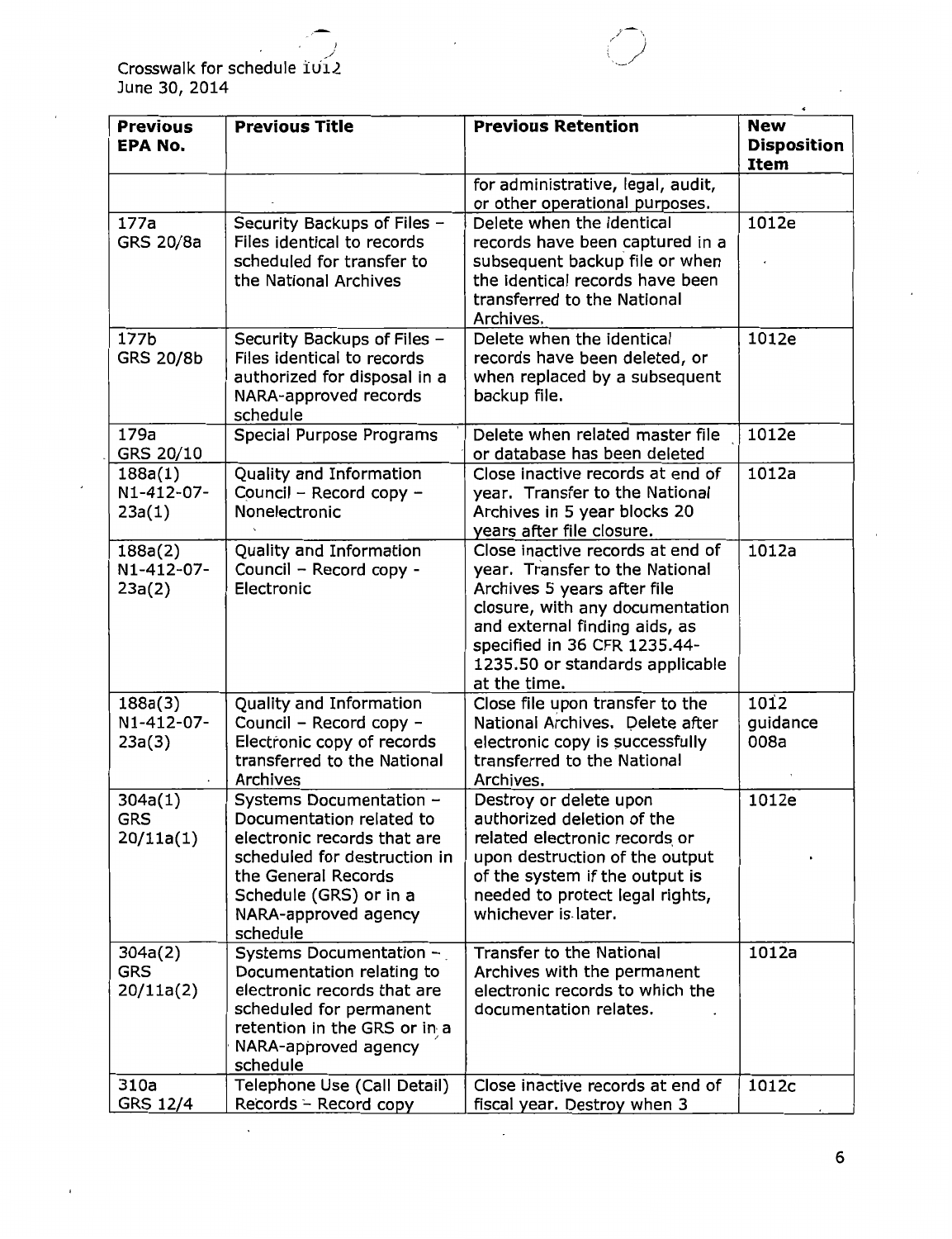Crosswalk for schedule 1012 June 30, 2014

 $\hat{\mathcal{L}}$ 

| <b>Previous</b><br><b>EPA No.</b> | <b>Previous Title</b>                                                                                                                                                  | <b>Previous Retention</b>                                                                                                                                                       | <b>New</b><br><b>Disposition</b><br>Item |
|-----------------------------------|------------------------------------------------------------------------------------------------------------------------------------------------------------------------|---------------------------------------------------------------------------------------------------------------------------------------------------------------------------------|------------------------------------------|
|                                   |                                                                                                                                                                        | years old.                                                                                                                                                                      |                                          |
| 440a<br>GRS 27/1                  | IT Program Planning<br>Records - Record copy                                                                                                                           | Close inactive records at end of<br>year. Destroy when 7 years old<br>or when no longer needed,<br>whichever is later.                                                          | 1012b                                    |
| 650a<br>GRS 12/2a                 | <b>General Communications</b><br>Files - Correspondence and<br>related records pertaining<br>to internal administration<br>and operation                               | Destroy when 2 years old.                                                                                                                                                       | 1012c                                    |
| 650b<br>GRS 12/2b                 | <b>General Communications</b><br>Files - Telecommunications<br>general files                                                                                           | Destroy when 3 years old.                                                                                                                                                       | 1012c                                    |
| 650c<br><b>GRS 12/2c</b>          | <b>General Communications</b><br>Files - Telecommunications<br>statistical reports                                                                                     | Destroy when 1 year old.                                                                                                                                                        | 1012d                                    |
| 650d(1)<br><b>GRS</b><br>12/2d(1) | <b>General Communications</b><br>Files - Telecommunications<br>voucher files (reference<br>copies)                                                                     | Destroy when 1 fiscal year old.                                                                                                                                                 | 008a                                     |
| 650d(2)<br><b>GRS</b><br>12/2d(2) | <b>General Communications</b><br>Files - Telecommunications<br>installation, change,<br>removal, and servicing of<br>equipment                                         | Destroy 1 year after audit or<br>when 3 years old, whichever is<br>sooner.                                                                                                      | 1012c                                    |
| 650e<br>GRS 12/2e                 | <b>General Communications</b><br>Files - Agreements and<br>background data for<br>telecommunications<br>services                                                       | Destroy 2 years after expiration<br>or cancellation of agreement.                                                                                                               | 1012c                                    |
| 652a<br>GRS 12/3a                 | Telecommunications<br>Operational Files - Record<br>copy of message registers,<br>logs, performance reports,<br>daily load reports, and<br>related and similar records | Destroy when 6 months old.                                                                                                                                                      | 1012d                                    |
| 652b<br>GRS 12/3b                 | Telecommunications<br>Operational Files - Copies<br>of incoming and original<br>copies of outgoing<br>messages maintained by<br>communication offices or<br>centers    | Destroy when 2 months old.                                                                                                                                                      | Deleted;<br>item not<br>used             |
| 734a<br>GRS 27/2                  | <b>Enterprise Architecture</b><br>Records - Record copy                                                                                                                | Close inactive records when<br>superseded by a new iteration<br>of the enterprise architecture.<br>Destroy when 7 years old or<br>when no longer needed,<br>whichever is later. | 1012b                                    |

 $\ddot{\phantom{a}}$